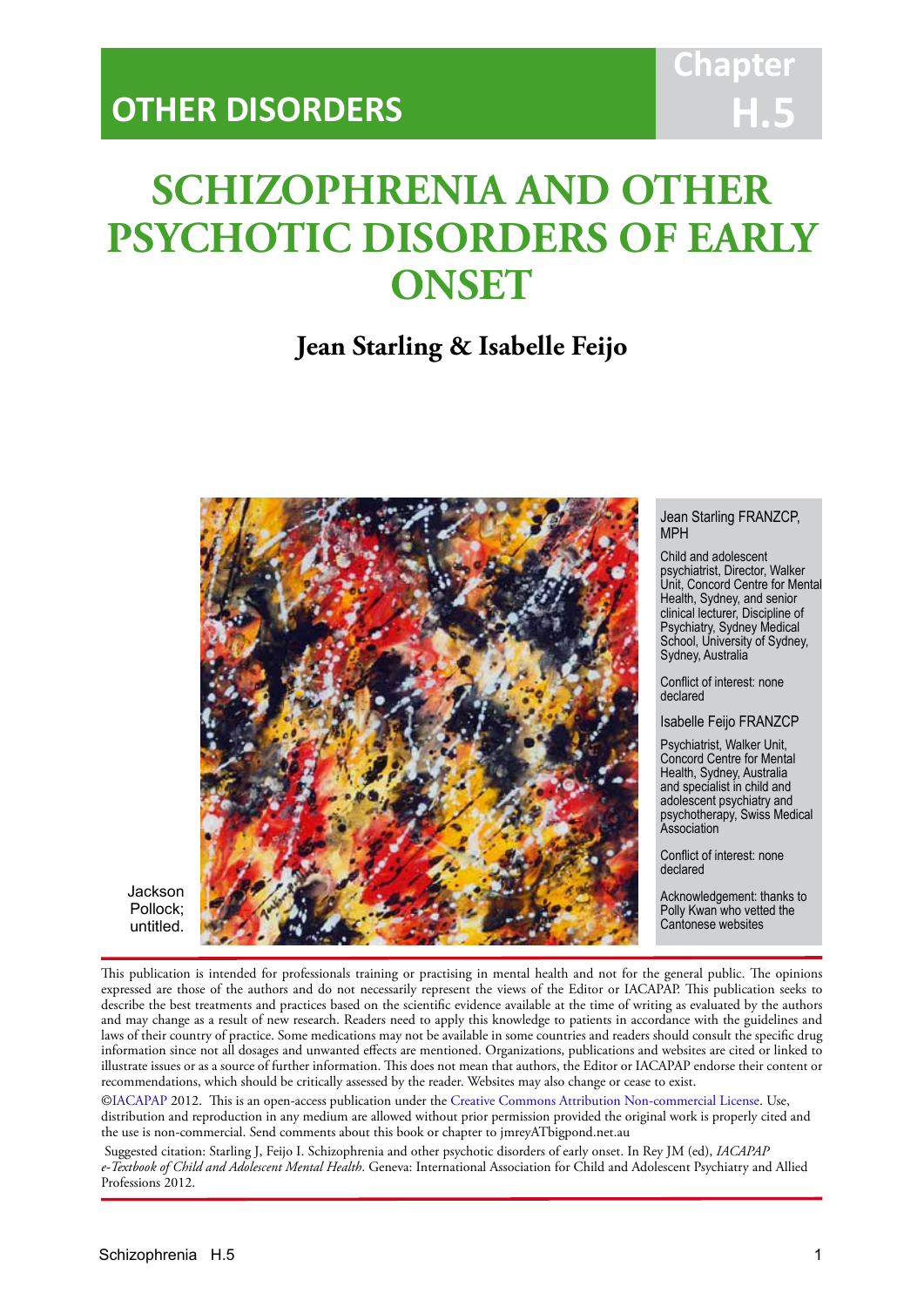Sychotic disorders are associated with impairment in emotional, cognitive and social functioning, potentially leading to long term disability. There is also an increased risk of suicide and harm to others, particularly whe and social functioning, potentially leading to long term disability. There is also an increased risk of suicide and harm to others, particularly when acutely unwell. Early and expert treatment is crucial, with optimal results obtained with prompt referral to psychiatric services and intensive treatment by a mental health team, including a psychiatrist, in the acute phase of the illness. Furthermore, these disorders are highly stigmatized in most cultures, making treatment and integration into the community difficult.

#### **Psychotic symptoms in children**

Schizophrenia is an extremely rare condition in prepubertal children; psychotic symptoms in this age group need careful evaluation and may be due to many other disorders. This section discusses the presentations of these symptoms in children.

Childhood onset schizophrenia, where children's symptoms meet criteria for schizophrenia and where symptoms start before the age of 13, is a very rare disorder with a prevalence of less than 1/10,000 (Asarnow et al, 2004). The latest information about childhood onset schizophrenia comes from large research cohorts such as the Childhood-onset Schizophrenia Study at the NIMH (Rapoport & Inoff-Germain, 2000). These studies drew from a wide geographical area and had strict exclusion criteria. Information from these cohorts suggests that childhood onset schizophrenia is a severe form of the late adolescent/early adult onset disorder. Findings from these cohorts include more premorbid impairment than seen in those with later onset, with an increased prevalence of cytogenetic (Addington & Rapoport, 2009) and developmental abnormalities including pervasive developmental disorders and mental retardation (Rapoport et al, 2009). Premorbid social difficulties, motor abnormalities and a family history of schizophrenia were more common than in controls. The onset of the illness was often insidious with cognitive deterioration (Bedwell et al, 1999) and neuroanatomical changes (Arango et al, 2008) occurring

#### **Terms used in this chapter**

- *Psychotic* (symptoms) is a word used to describe situations when perceptions, thoughts or emotions are disordered so severely that contact is lost with external reality. The two most common mental illnesses where psychotic symptoms are a predominant feature are schizophrenia and bipolar disorder. Psychotic symptoms include:
	- *− Hallucinations* (false sensory perceptions in the absence of external stimuli). Auditory hallucinations ("hearing voices") are the most common but visual hallucinations are also seen in children and teenagers with psychosis.
	- *Delusions* (strongly held beliefs, not shared by other members of the community, arising from an incorrect interpretation of external reality, incompatible with a person's social or religious background).
- *Positive symptoms* describe an excess or distortion of normal functions (such as hallucinations or delusions).
- *Negative symptoms* is used to describe a reduction or loss of normal functioning (for example loss of normal emotional reactivity or impaired cognitive functioning)
- *Prodrome* is the period of time before the onset of psychotic symptoms where functioning is impaired.
- Acute *psychosis* is the period of time when hallucinations and/or delusions are predominant and behavior is often disturbed.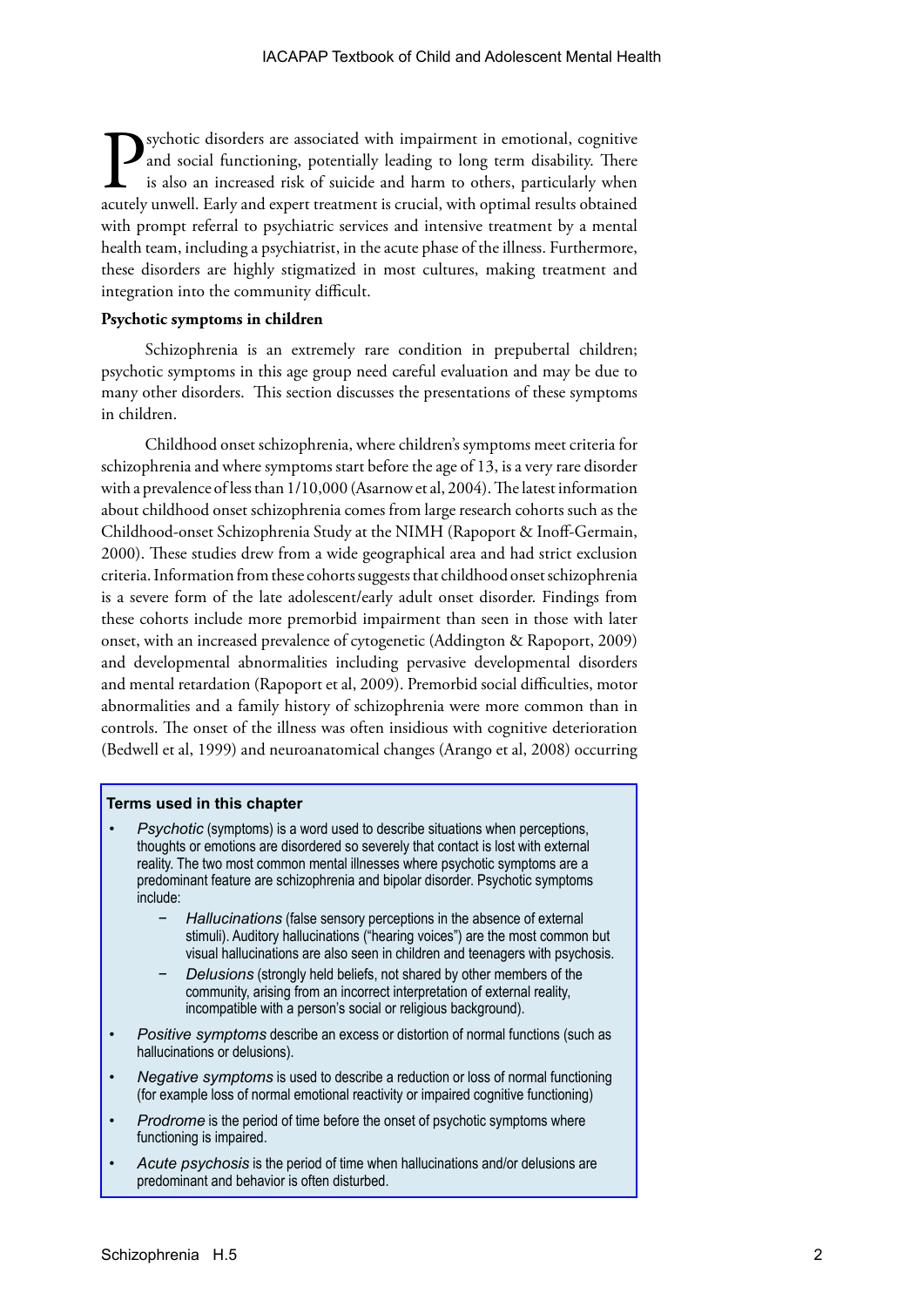early in the illness. However, few children with psychotic symptoms fulfill diagnostic criteria for childhood onset schizophrenia and by the time diagnostic criteria are met they are chronically ill, with significant disability.

Other psychotic disorders presenting in childhood include bipolar disorder (discussed in Chapter E.2). However, most children who present with psychotic symptoms do not have schizophrenia or bipolar disorder. They are more likely to show transient auditory hallucinations as well as mood or anxiety symptoms with associated distress. At first presentation these children often meet diagnostic criteria for depression, post-traumatic stress disorder (PTSD), anxiety or behavior disorders but not for any of the psychotic disorders. Many have a long history of developmental, behavioral and emotional problems and may display a confusing mix of symptoms. There are very few studies following up such children to see if they go on to develop schizophrenia but the available evidence is summarized below.

Auditory hallucinations are not uncommon in non-psychotic children attending child psychiatry services (Dhossche et al, 2002). While most appear to recover, a subgroup of those with hallucinations develops a psychotic illness. In a clinic sample of 90 children it was found that half of the 15% who reported hallucinations initially were hallucination free at 12 months, while a third had ongoing symptoms and came close to meeting criteria for either schizophrenia or bipolar disorder (Askenazy et al, 2007). Sixty percent of a sample of 80 children with auditory hallucinations reported no hallucinations three years later but 16% had developed delusions ([Escher et al, 2002](http://bjp.rcpsych.org/content/181/43/s10.full.pdf)). Hallucinations were more likely to persist in those with diagnoses of anxiety, depression or dissociative disorder. Other risk factors were behavior problems, negative symptoms and more frequent auditory hallucinations or hallucinations with negative content (Escher et al, 2004). Children and adolescents with PTSD are also more likely to report auditory hallucinations (Scott et al, 2007a). Children in community samples report auditory hallucinations relatively often, two studies reporting a rate of 8% (McGee et al, 2000; Scott et al, 2006). Hallucinations were more likely in children with anxiety, depression, family dysfunction and inattention or hyperactivity. When the cohort reported by McGee and colleagues was followed up 15 years later, at the age of 26, a quarter of those with psychotic symptoms at age 11 met criteria for schizophreniform disorder (Poulton et al, 2000).

In summary, the differential diagnosis of psychotic symptoms in childhood can be difficult and a longitudinal perspective is essential. It may be more useful to describe "diagnostic hypotheses" rather than a specific diagnosis, especially at first presentation (Lee et al, 2003). While the majority of children with isolated psychotic symptoms will not go on to develop schizophrenia, schizophrenia or bipolar disorder will develop in a significant minority either within one to two years of hallucinations first appearing or they will remain comparatively well in adolescence but develop schizophrenia as an adult.

#### **Psychotic symptoms in adolescence**

Psychotic disorders of all types increase in prevalence during adolescence, to a prevalence of one in 500 among 18 year olds. Retrospectively, about one third of adults with psychotic disorders report that their illness started before the age of 20 and the lifetime prevalence of all psychotic disorders in the adult population



Click on the picture to access a video clip in which a young woman describes her psychotic symptoms that had started during her childhood (7:31).



Click on the picture to hear a university student talk about psychosis and what it is like to go through an early detection service (9:59).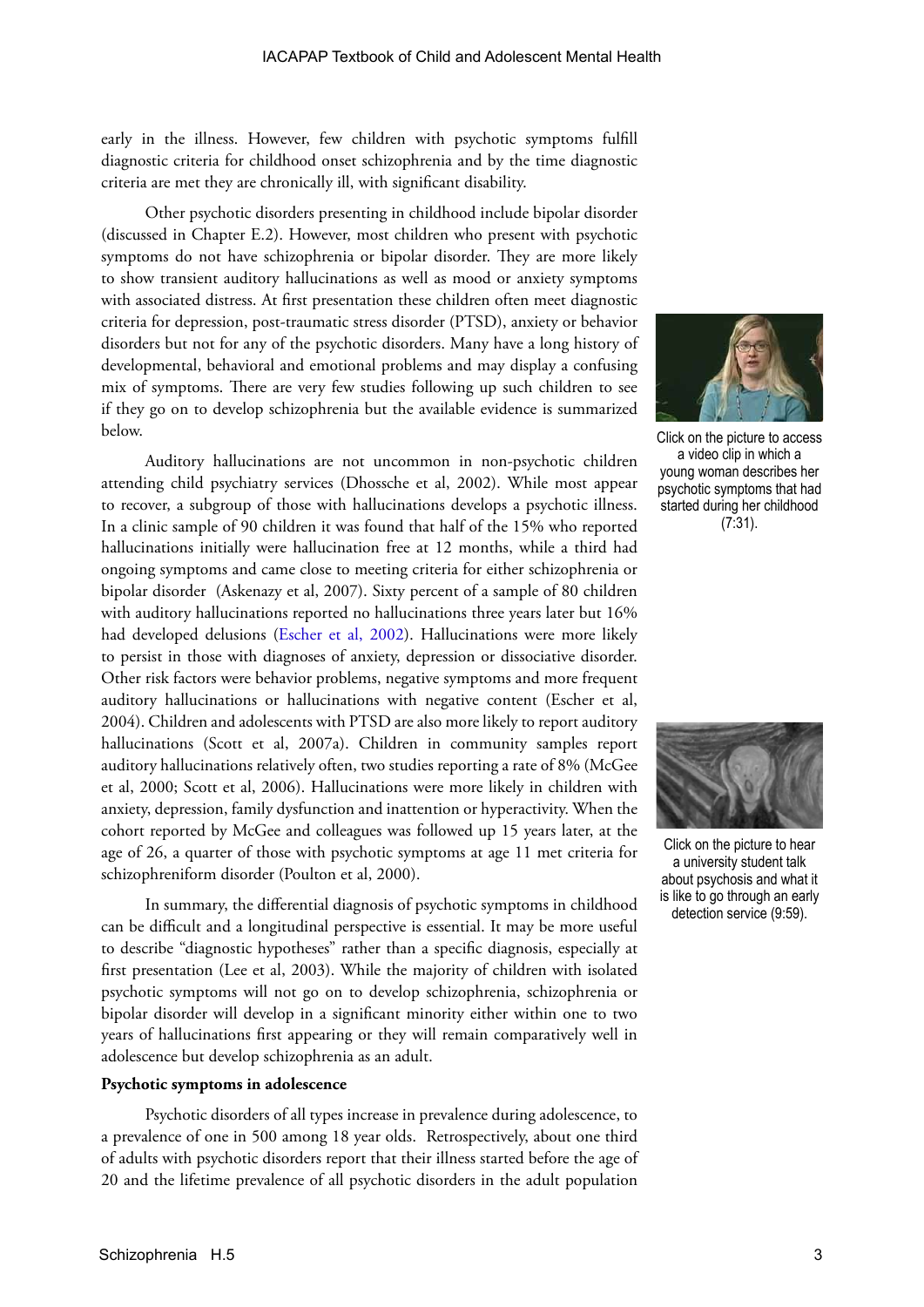#### **Table H.5.1 Diagnostic criteria for schizophrenia**

- 1. Two or more of the following present for at least a month:
	- **Hallucinations**
	- **Delusions**
	- Disordered thoughts and speech (speech can be incoherent or greatly reduced)
	- Severely disorganized behavior (including catatonia, or severe motor slowing)
	- Negative symptoms
- 2. Deterioration in social, educational or work functioning

3. Duration of illness of at least six months, including the prodrome, if present (if duration I less than six months, it is labeled *schizophreniform psychosis*)

4. Not due to another mental illness such as a mood disorder, or a medical condition.

is 2%-3% (Kendler et al, 1996). While some adolescents with psychosis come from similar high risk groups to those with childhood onset schizophrenia, the majority had previously normal functioning. In this group the typical illness course starts with a prodrome, with nonspecific symptoms including low mood, anxiety, cognitive and functional deterioration.

The risk factors for schizophrenia in adolescents and young adults are well described. These include a schizotypal personality, sub-threshold psychotic symptoms (such as brief, indistinct auditory hallucinations), functional decline and a family history of schizophrenia (Owens & Johnstone, 2006; Yung et al, 2004). Combinations of these symptoms have been described as the "ultra high risk" mental state. The likelihood of transition to psychosis with these risk factors was thought to be high, but recent studies suggest that, in help-seeking young people, the risk decreases from 40% to 16% (Yung et al, 2008). Poor functioning at presentation, low-grade psychotic symptoms, depression and a long duration of prodromal symptoms make transition to psychosis more likely.

Currently, the debate in the adolescent-onset group is at what stage to treat the psychotic symptoms. Trials of antipsychotic medication have been shown to reduce the transition from the "ultra-high risk" state to a psychotic disorder, but as the risk of transition to psychosis drops in the clinic cohorts, the risk of using antipsychotic medication in adolescents who are unlikely to later develop psychosis becomes less acceptable (Yung et al, 2007).

# **ETIOLOGY**

The pathophysiology of schizophrenia or any of the other psychotic disorders is still unclear. All psychotic disorders have a genetic vulnerability but there is no clear single gene implicated in causation. Recent research reports multiple genes associated with the development of schizophrenia, but most have a small effect. Most of these genes are nonspecific and some genes linked to schizophrenia are also linked to autism and bipolar disorder. There are also multiple other organic and psychosocial risk factors. A summary of risk factors and their associated odds ratios can be seen in Figure H.5.1. Additional risk factors include being male or an immigrant. Children, and to a lesser extent teenagers, with psychosis are likely to have more risk factors than those with a later age of onset.

When talking to young people and their families, the most easily understood



Click on the picture to hear a young man describing his struggle with schizophrenia and its treatment (8:13).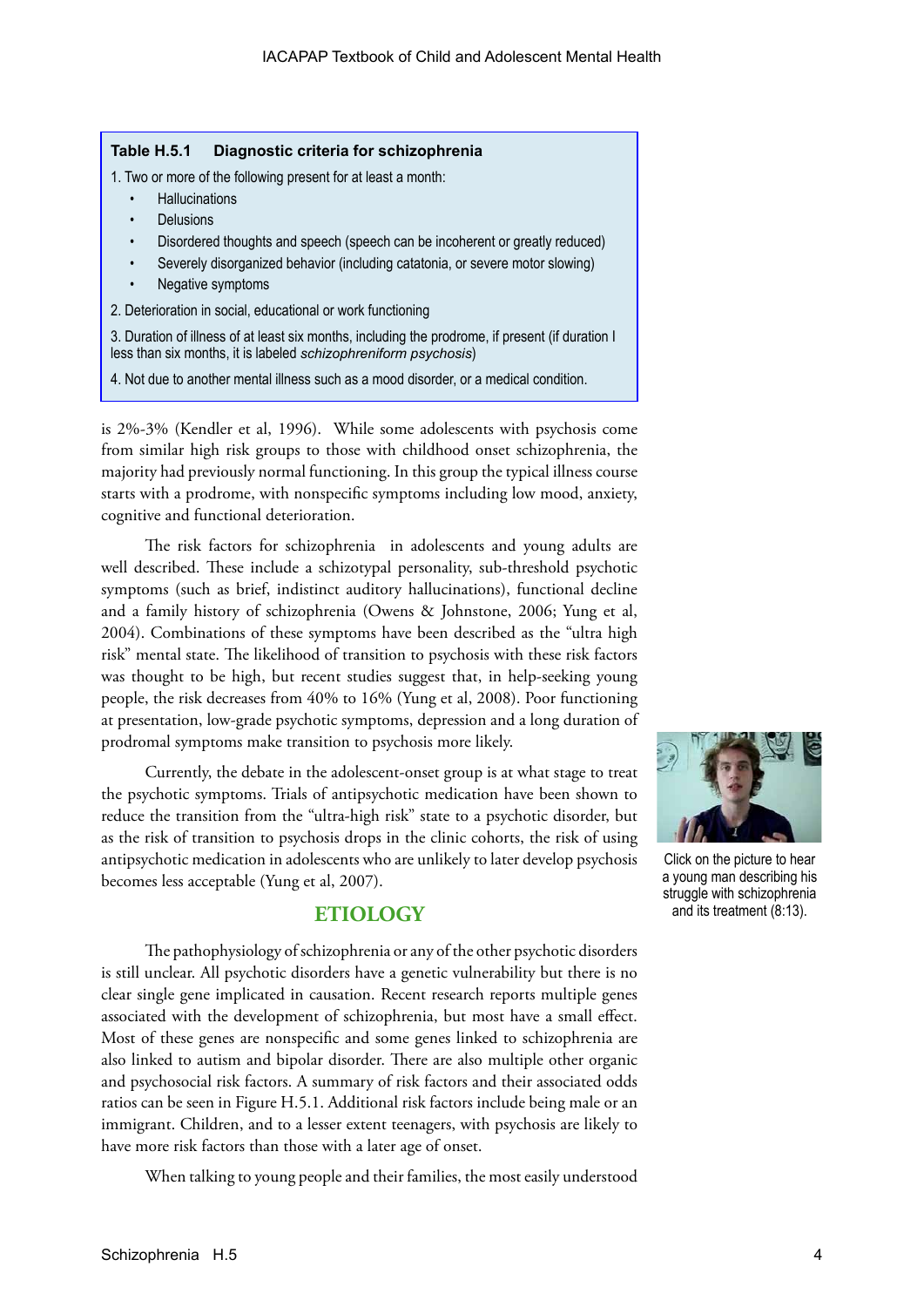

model for the etiology of schizophrenia is the stress/vulnerability model. Risk factors (or vulnerabilities) for the development of schizophrenia include:

- Family history of psychosis, particularly in first degree relatives
- Personality in the schizotypal, schizoid or paranoid spectrum, and
- Being an older teenager or a young adult.

 Factors that may precipitate a psychotic episode include organic factors such as illicit or medical drug use, a severe physical illness, trauma or other psychological stress such as starting a more difficult course of study.

# **SYMPTOMS OF [PSYCHOSIS](http://www.eppic.org.au/psychosis)**

#### **Positive symptoms**

- Hallucinations, most commonly auditory hallucinations or hearing voices. Visual hallucinations are more common in children than in adults (up to 50% in some cohorts)
- Delusions, generally persecutory or grandiose in nature

### **Negative symptoms**

- Reduced motivation
- Flat or blunted affect
- Social withdrawal
- Impaired cognitive performance in domains such as attention, concentration, memory and planning.

These negative and cognitive symptoms best predict long term outcome and may precede the onset of hallucinations or delusions by many months. In addition changes in mood, anxiety and levels of agitation are common.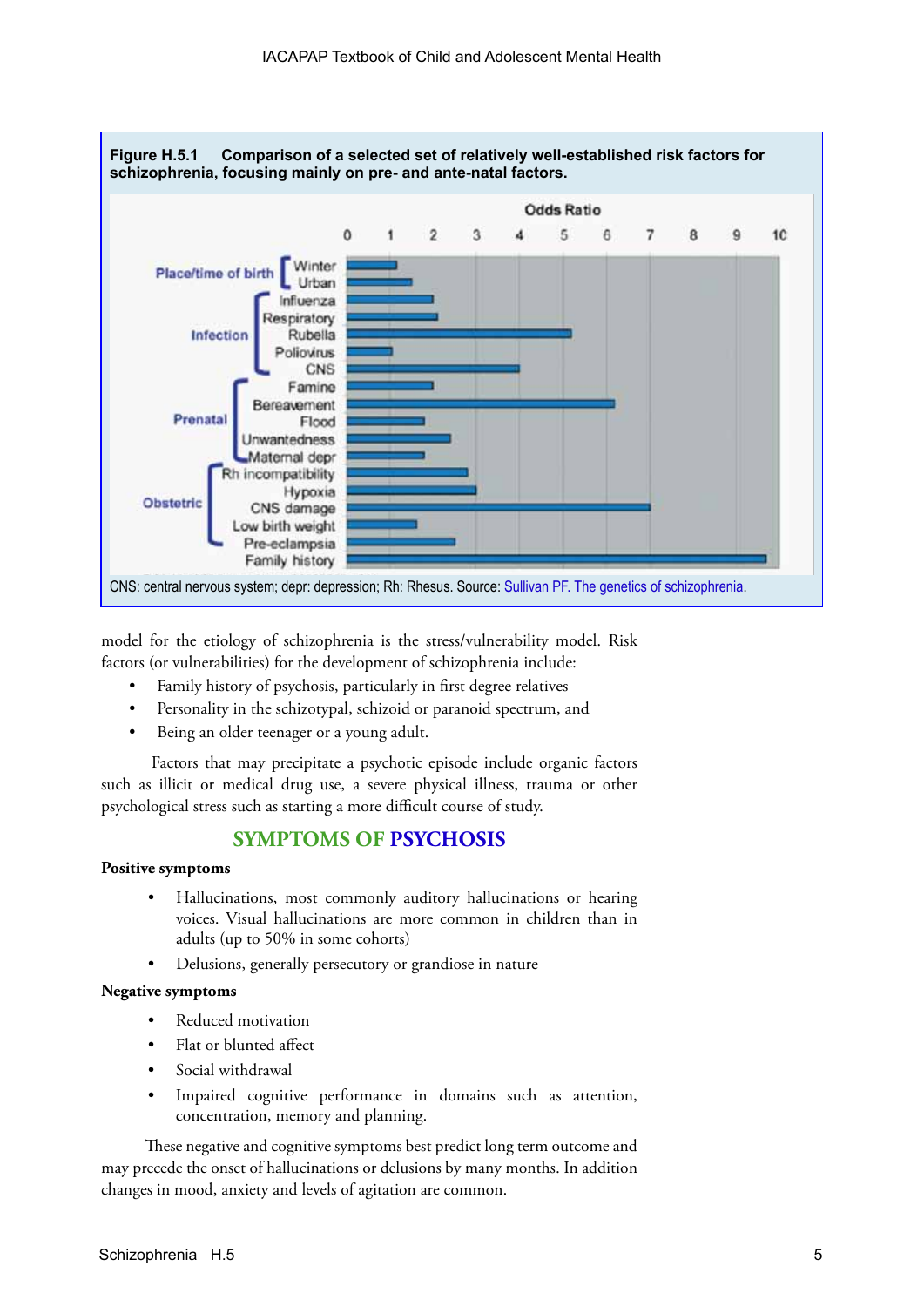The two most common psychotic disorders are schizophrenia and bipolar disorder. Table H.5.1 summarizes the criteria for the diagnosis of schizophrenia. The prominent symptoms are hallucinations and/or delusions. People who are given a diagnosis of schizophreniform disorder have the same symptoms as those with schizophrenia but for less than six months. In both conditions there is also associated disturbed behavior and deterioration in functioning, including school performance and social functioning. In bipolar disorder, a distinct period of mood symptoms is the predominant feature, with mania (at least one episode of severely elevated mood affecting all areas of functioning including sleep and cognition for a period of at least seven days) being the most prominent. Delusions and hallucinations in psychotic bipolar disorder tend to be grandiose if the patient is manic and depressive (e.g., of guilt, ruin, worthlessness) in psychotic depression. The initial episodes of a bipolar disorder are often depressive, so diagnosis is not clear until after the young person has a manic episode (see Chapter E.2). The diagnosis of both schizophrenia and psychotic mood disorders have poor reliability at first presentation, with low agreement between clinicians and diagnostic instability over time.

# **COURSE AND OUTCOME**

A good outcome in early onset psychosis includes not only the resolution of acute psychotic symptoms such as hallucinations and delusions, but also a reduction in negative symptoms and a return to education and friendship networks. A rapid recovery is more likely with early treatment, a more acute onset and an illness with fewer negative symptoms. Early onset is associated with a poorer prognosis, particularly childhood onset (Hollis, 2000), although those with illness onset prior to the age of 18 tend to have a worse outcome than those with adult onset (Schimmelmann et al, 2007). Male gender, ongoing substance use, pervasive developmental disorder, poor premorbid function and insidious onset are also associated with poorer outcomes.

Early treatment, not only reduces the severity of the first episode, but also helps prevent relapse. While recovery may be good after the first episode − about 20% of young people with schizophrenia will have only one episode − a relapse is not only extremely disruptive to educational, vocational and personal development but may also be less responsive to treatment. Active follow up after recovery from the first episode, including a clear plan to monitor for early warning signs (subtle signs of deterioration in mental state), as well as continuing antipsychotic medication for twelve months after recovery will reduce the risk.

## **PSYCHOSIS IN SPECIFIC GROUPS**

#### **Developmentally disabled**

Young people with developmental disability, in particular pervasive developmental disorders, have an increased risk of psychosis but are also more likely to be wrongly diagnosed as psychotic. Pervasive developmental disorders, also called autistic spectrum disorders, are discussed in Chapter C.2. These disorders manifest themselves with deficits in social interaction, impaired verbal and nonverbal communication, restricted and idiosyncratic interests, and stereotyped behaviors. Because the core deficits in pervasive developmental disorders lead to difficulties in social interaction, repetitive or other unusual behaviors, and odd



Click on the picture to hear a description of psychotic phenomena she had as a teenager in a person with bipolar disorder (3:06)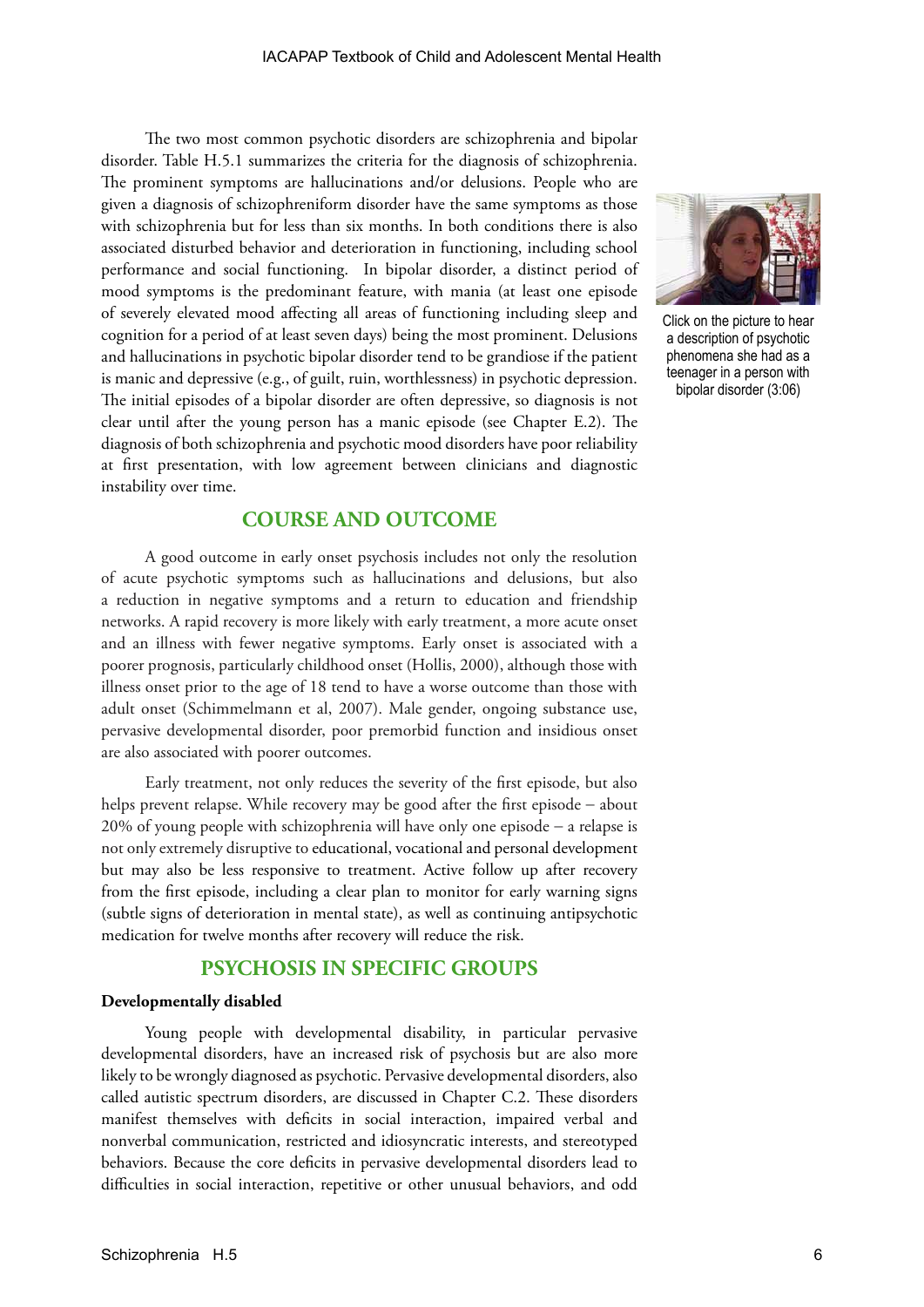preoccupations, it can be difficult to differentiate between these symptoms and other psychiatric disorders. Behaviors or cognitions associated with pervasive developmental disorders may appear similar to those of disorders such as anxiety, obsessive-compulsive disorder or even schizophrenia. The broad phenotypes seen more commonly in relatives of children with autism, such as delayed language, poor social functioning and executive control deficits are also risk factors for schizophrenia (Losh et al, 2008), suggesting some common causative factors.

There is so much overlap of symptoms between pervasive developmental disorders and psychosis that before the 1970s, the term childhood psychosis was widely used to refer to both childhood-onset schizophrenia and autism. Much of the later work in this area, such as the seminal studies by Kolvin (Kolvin, 1971), concentrated on identifying the differences between autism and schizophreni, including age at onset and differing outcomes. During the past two decades, the core syndromes of pervasive developmental disorders and childhood-onset schizophrenia have been clearly delineated and research has focused on the identification of comorbid psychosis and other mental illnesses in the pervasive developmental disorder population.

In clinical practice, the main difficulty is making a differential diagnosis in a young person with pervasive developmental disorders and either increasingly odd behaviors or a decline in functioning (Starling & Dossetor, 2009). It is important to consider beliefs and behaviors in a developmental context, particularly in young people with intellectual impairment. In this population, anxiety or depression can also manifest with unusual behaviors. Psychosis should not be diagnosed in individuals with pervasive developmental disorders without the presence of hallucinations or delusions, as disturbed behavior alone is not sufficient.

#### **Young people with a history of trauma**

Rates of psychotic disorders are significantly increased in adults with a history of childhood sexual abuse ([Cutajar et al, 2010](http://archpsyc.ama-assn.org/cgi/content/full/67/11/1114)). A history of psychological trauma or maltreatment also increases the risk of transition from prodromal symptoms to a psychotic disorder in young adults (Bechdolf et al, 2010b). There is less evidence of a link between trauma and psychosis in children and teenagers, but traumatized young people are more likely to report hallucinations, sometimes as a symptom of post-traumatic stress disorder (Shevlin et al, 2007).There is some debate about whether auditory hallucinations reported by young people with a childhood history of trauma are different from those without a history of abuse. Some studies found that hallucinations directly related to the trauma experience were more likely, while others found no difference in symptoms (Scott et al, 2007b).

A history of childhood trauma also increases the risk of aggression, self-harm, suicide attempts and substance abuse in patients with psychosis (Hainsworth et al, 2011). Clinically this means that young people with psychosis and a traumatic background are likely to be more difficult to treat and potentially more dangerous to themselves and others. They are also more likely to live away from their families or have less family support. It is important to be aware of the reasons for the disturbed behavior and also provide treatment for the trauma symptoms as well as for the psychotic disorder.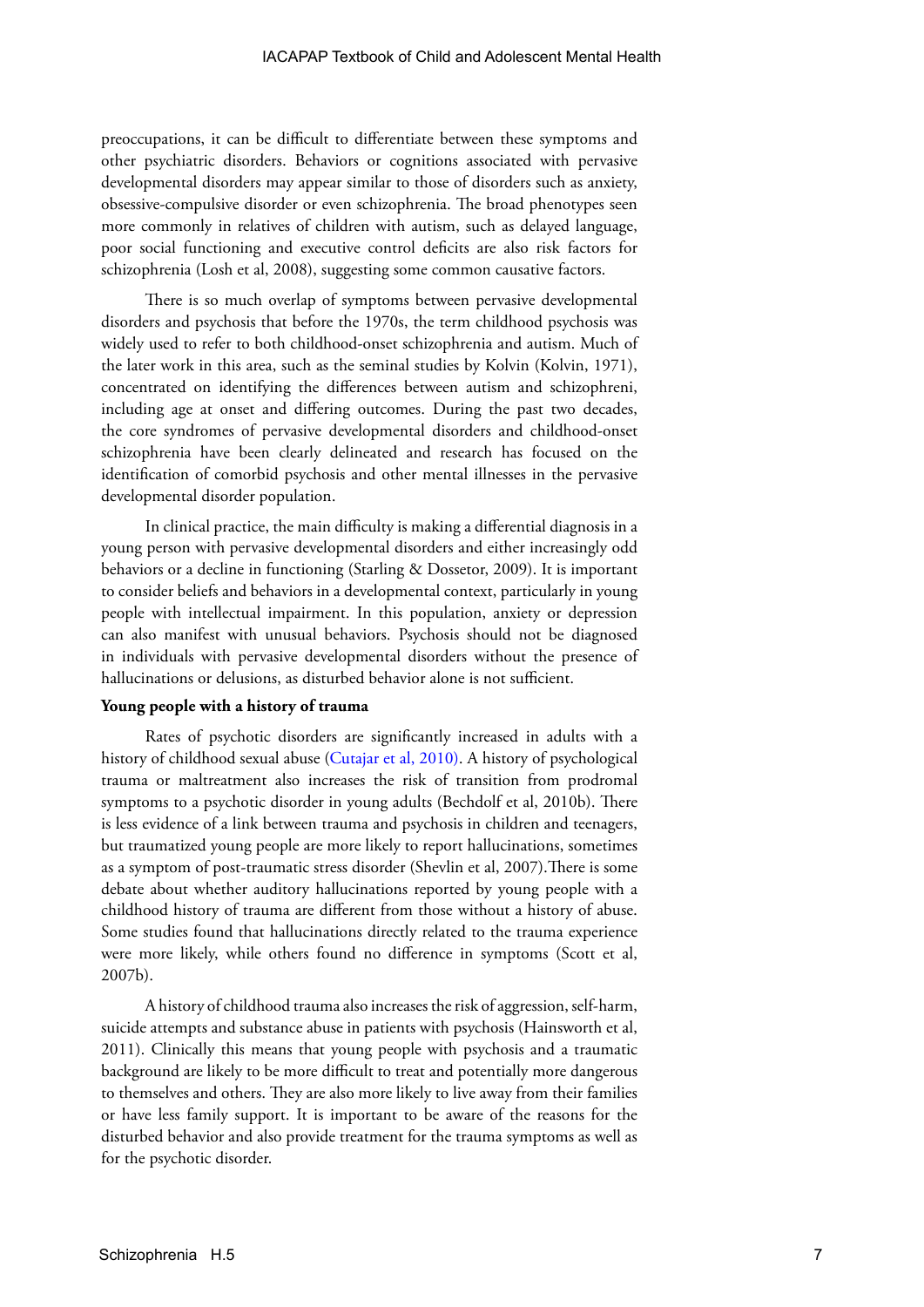#### **Substance use**

The relationship between drug use and early psychosis is complex. There is good evidence that early cannabis use increases the risk of psychosis in later life, with some young people being more vulnerable than others. Research from a New Zealand cohort suggests that there is a tenfold increase in the risk of psychosis with cannabis use in people with a functional polymorphism of the catechol-Omethyltransferase (COMT) gene − associated with the production of dopamine in the brain − suggesting a gene-environment interaction (Caspi et al, 2005). Drug use, particularly cannabis, psychostimulants and hallucinogens can precipitate a psychotic episode, reduce response to treatment and increase the risk of relapse after recovery. Cannabis use can worsen cognitive deterioration. Acute drug intoxication can also mimic psychosis, although symptoms generally last only hours or days. Symptoms lasting days to weeks suggest either severe ongoing substance abuse or a psychotic illness ([Volkow, 2009\)](http://www.medscape.com/viewarticle/706332).

Illicit drugs may also be used to self-medicate distress in the prodromal stage of schizophrenia so, the psychotic illness predate the substance abuse, but ongoing use makes hallucinations and delusions less likely to respond to medication. Strategies for helping teenagers with psychosis and substance use are detailed on the [EPPIC website](http://www.eppic.org.au/substance-use).

# **ASSESSMENT**

The goal of the initial assessment of a young person presenting with a psychotic disorder is not just to make a diagnosis but also to develop rapport and set the stage for the ongoing treatment of a frequently chronic illness. While going slowly and cautiously at this stage can be seen as wasting time, forcibly treating without adequate discussion, education and understanding of the patient and family, can lead to later avoidance of services and relapse or recurrence of the illness.

#### **Individual assessment**

Obtaining a history of psychotic symptoms can be difficult. Young people often avoid discussing such symptoms because they are frightened of being seen as "crazy". They need to be given the choice as to whether they would prefer to be seen alone or with the support of a trusted adult, often a parent – although seeing young people by themselves for a short period is always necessary, e.g. to assess suicidality. Starting the interview with a discussion of more neutral topics such as family, school, hobbies and friendships helps to build rapport and assemble a picture of their general functioning. The interviewer can then move on to ask about specific worries or concerns and explore those in more detail.

Asking about symptoms of anxiety and depressed or elevated mood is crucial, as is discussing thoughts of self-harm or suicide. Finally there needs to be specific enquiries about psychotic symptoms, where it is important to be neutral but direct, for example saying "*I am going to ask you some questions that seem really strange but are important to help me understand what is happening with your thoughts*". It may take several interviews to fully elicit symptoms; it can be difficult for confused young people to put the chaos of their thoughts into words. Examples of questions to use for a comprehensive assessment of psychotic symptoms are given in Table H.5.2.



Click on the picture to access an overview of the early identification, assessment and treatment of psychosis by ORYGEN Youth Health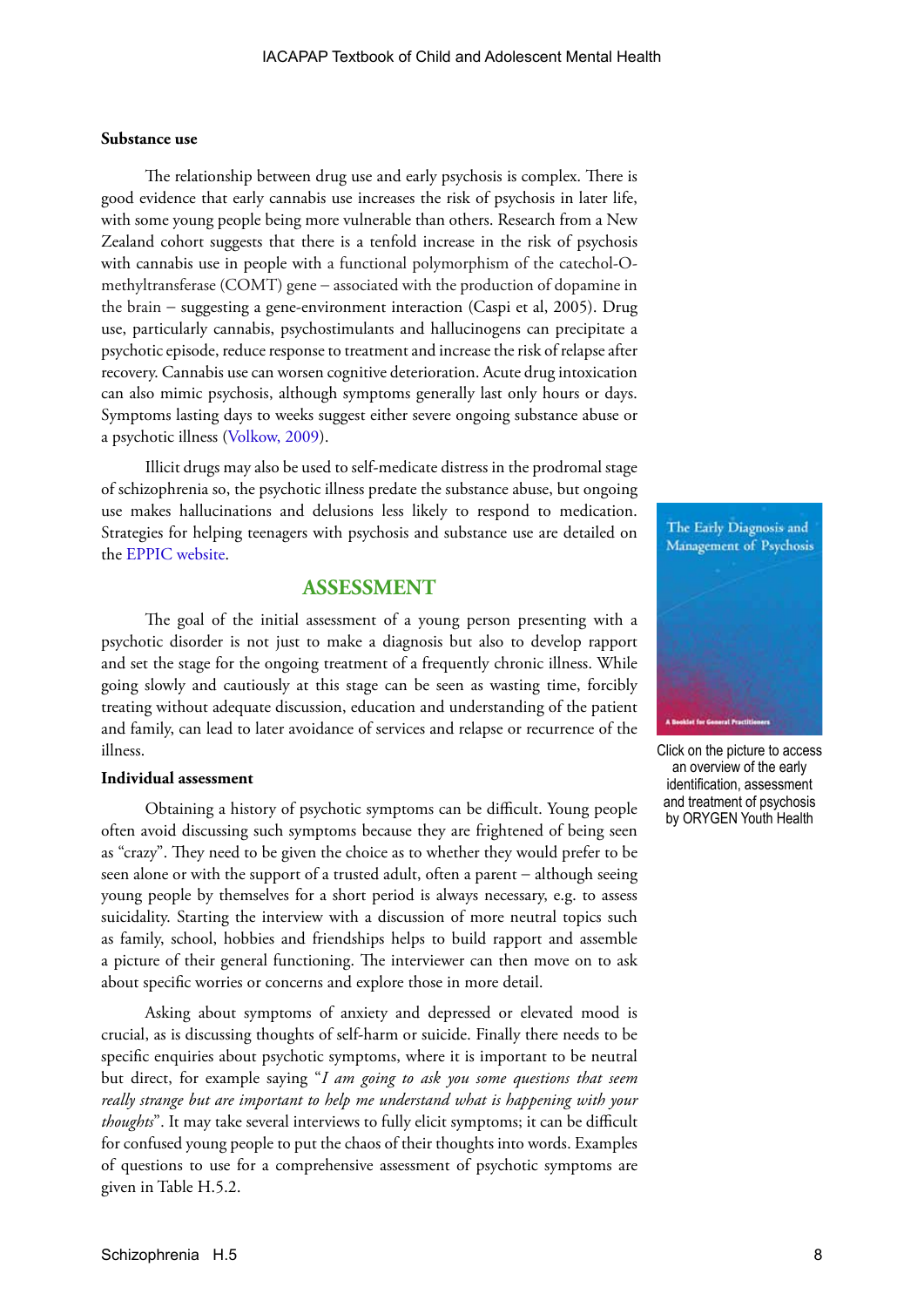|                                                              | <b>Interview questions</b>                                                                                                                                                                                                                                                                                                                                                                                                                                                                         | <b>Rationale for questions</b>                                                                                                                                                                                                                                                                |
|--------------------------------------------------------------|----------------------------------------------------------------------------------------------------------------------------------------------------------------------------------------------------------------------------------------------------------------------------------------------------------------------------------------------------------------------------------------------------------------------------------------------------------------------------------------------------|-----------------------------------------------------------------------------------------------------------------------------------------------------------------------------------------------------------------------------------------------------------------------------------------------|
| <b>Appearance</b><br>and behavior                            | Observation at interview                                                                                                                                                                                                                                                                                                                                                                                                                                                                           | Unusual behavior or dress should be<br>described and if possible understood<br>during the interview                                                                                                                                                                                           |
| <b>Insight</b>                                               | Could you tell me why you have come to see me?<br>-<br>Do you think there is anything that you need help<br>-<br>with?                                                                                                                                                                                                                                                                                                                                                                             | If they understand that they are unwell<br>and if they see the need for treatment,<br>cooperation is more likely                                                                                                                                                                              |
| Mood:<br>depressed                                           | Have you been feeling depressed or down recently?<br>$\qquad \qquad -$<br>Have you lost interest in things you usually enjoy?<br>-<br>Have you had problems sleeping?<br>-<br>Have you had thoughts of hurting yourself?<br>-<br>If yes to any of the above, ask also about eating,<br>agitation, concentration, thoughts of guilt or<br>hopelessness and suicidal ideas or plans                                                                                                                  | Checking for a current and past<br>history of depression and risk of self<br>harm or suicide                                                                                                                                                                                                  |
| <b>Mood:</b><br>elevated                                     | Have you ever had a period of time where you were<br>$\qquad \qquad -$<br>feeling so good, excited or hyper that you felt out of<br>control, or did worrying things?<br>If yes ask for more details                                                                                                                                                                                                                                                                                                | A period of elevated mood may be a<br>manifestation of bipolar disorder                                                                                                                                                                                                                       |
| <b>Thought form</b>                                          | Observation of speech flow and thinking at interview                                                                                                                                                                                                                                                                                                                                                                                                                                               | Thought disorder is often seen in<br>psychosis and the type will help<br>with diagnosis. Thought disorder is<br>where thoughts are poorly connected.<br>Speech can be also rushed in bipolar<br>disorder or slowed in depression.                                                             |
| <b>Perceptual</b><br>abnormalities:<br><b>hallucinations</b> | Did you ever hear things that other people couldn't<br>such as noises or people's voices?<br>If yes, what did you hear and how often?<br>-<br>If voices, did they comment on what you were thinking<br>$\qquad \qquad -$<br>or doing?<br>How many voices did you hear? Were they talking to<br>-<br>each other?<br>Did you have visions or see things that other people<br>couldn't? (ask for details)<br>Also ask about tactile, olfactory and gustatory<br>abnormalities                         | These questions seek to elicit core<br>psychotic symptoms. As hallucinations<br>become more complex (more often,<br>say more things, more than one voice)<br>a psychotic disorder is more likely.                                                                                             |
| <b>Thought</b><br>content :<br>delusions                     | Start with "I would like to ask you about unusual<br>experiences people sometimes have"<br>Has it ever seemed that people were talking about<br>you or taking special notice of you?<br>Have you ever received special messages from the<br>TV, radio, or other things around you?<br>What about anyone trying to give you a hard time or<br>hurt you?<br>Have you ever felt that you were especially important<br>or could do things that others could not?<br>If yes to any, get further details | As delusions become more complex<br>(e.g., not just people looking at me but<br>having an elaborate plan to hurt me)<br>a psychotic disorder is more likely.<br>Paranoid delusions are most likely in<br>schizophrenia spectrum disorders,<br>and grandiose delusions in bipolar<br>disorder. |
| <b>Cognitive</b><br><b>functioning</b>                       | Ask about current and past functioning at school including<br>concentration, motivation, ability to learn and academic<br>grades                                                                                                                                                                                                                                                                                                                                                                   | Premorbid cognitive functioning<br>affects prognosis, while deterioration<br>is not only seen in psychotic disorders<br>but also in depression.                                                                                                                                               |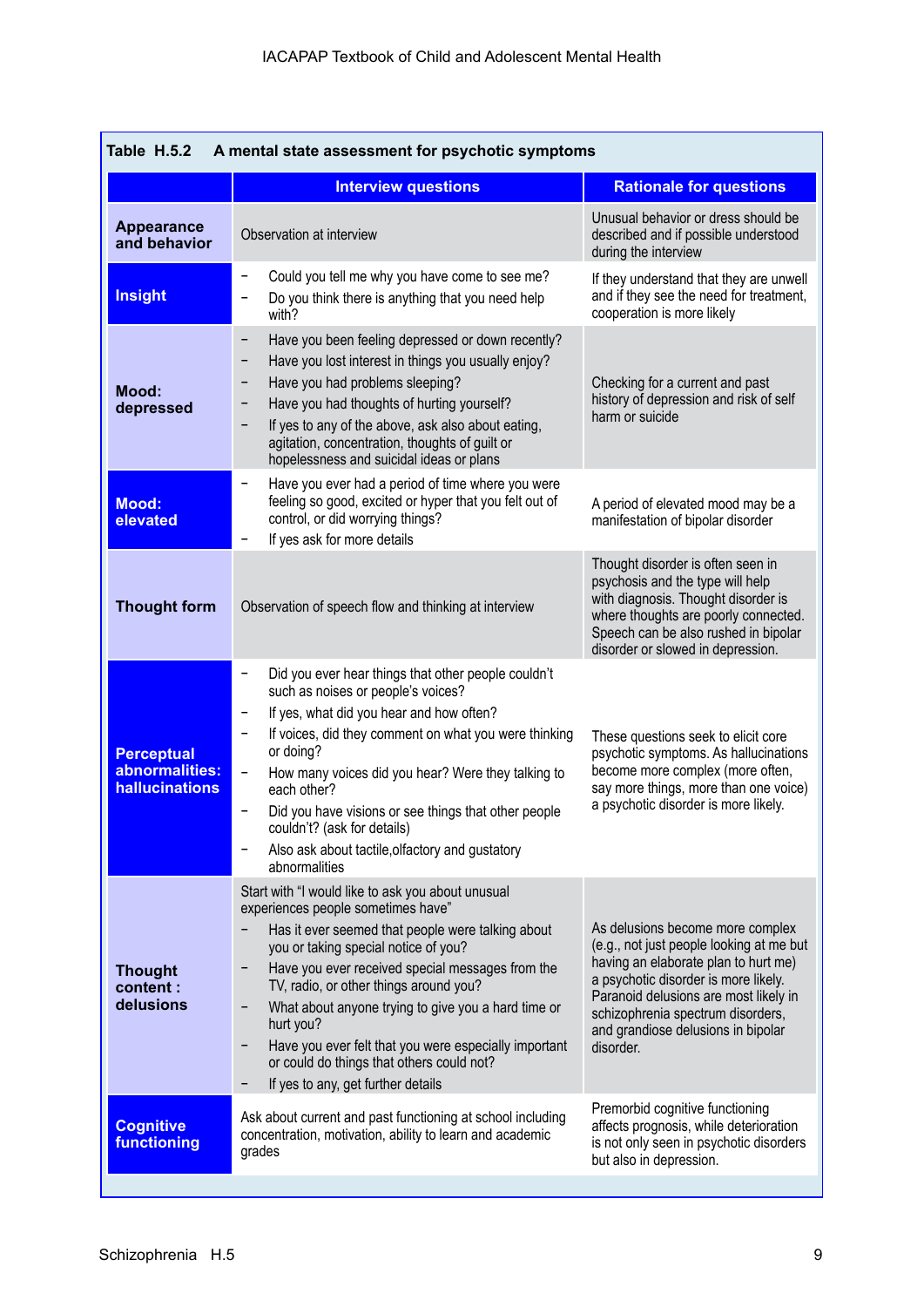A discussion of the rules of confidentiality is also important. While a teenager's thoughts or feelings should be kept confidential, if they talk about harming themselves or others there is often a duty of disclosure for safety reasons. Similarly a history of past sexual or physical abuse may also require disclosure to the relevant authorities, depending on the laws of the country they live in.

It is important to remember that it is rare for a psychotic disorder to exist in isolation. Common co-morbidities include substance misuse (ask about tobacco, cannabis and stimulants), anxiety, depression, behavior disorders, a history of trauma or developmental disorders.

#### **Other assessments**

Parents can provide a developmental history including pregnancy (viral infections, maternal drug or alcohol use, other complications) birth trauma (such as emergency caesarian section, hemorrhage or hypoxia) or developmental abnormalities, and can also describe symptoms that the young person is reluctant to talk about or even unaware of. Siblings often have important information to add, particularly about interactions and social functioning. Past or family psychiatric history can be an important pointer for diagnosis.

Corroborative information from schools, about academic and social functioning, health services and other care agencies will also be needed for an accurate assessment not just of mental state but also of current and previous levels of functioning.

#### **DIFFERENTIAL DIAGNOSIS**

The first consideration is to decide if the reported symptoms are truly the manifestation of a psychotic illness or due to another disorder. For example a depressed teenager may describe hearing a voice saying that they are useless, but are actually talking about their own thoughts, or an anxious adolescent may see shadows by their bed and be convinced that burglars have broken into the house.

Symptoms may also appear related to a psychosis but do not meet full diagnostic criteria. Many individuals with schizophrenia have a prodrome, with disturbances in mood, thoughts and behavior and some deterioration in functioning. However, these symptoms are non-specific and can have other causes, such as an adjustment disorder or depression. Research has also identified *psychoticlike experiences* − bizarre beliefs, persecutory ideas and magical thinking. All these symptoms except magical thinking increase the risk of later developing psychosis (Yung et al, 2006).

Even if it is clear that the young person meets criteria for a psychotic disorder, it can be difficult to make a specific (e.g., whether schizophrenia or bipolar) diagnosis early. Many diagnoses made at first presentation are found to be incorrect later (McGorry et al, 1995). Thus, some experts prefer to use the term *early onset psychosis* because it reflects this diagnostic uncertainty and provides more treatment flexibility. If there is a definite psychotic illness, early treatment is crucial, irrespective of its nature (e.g., schizophrenia, mood disorder). The longer the duration of untreated psychosis the more difficult the symptoms are to treat and the greater the risk of long term disability (Leeson et al, 2011). It is also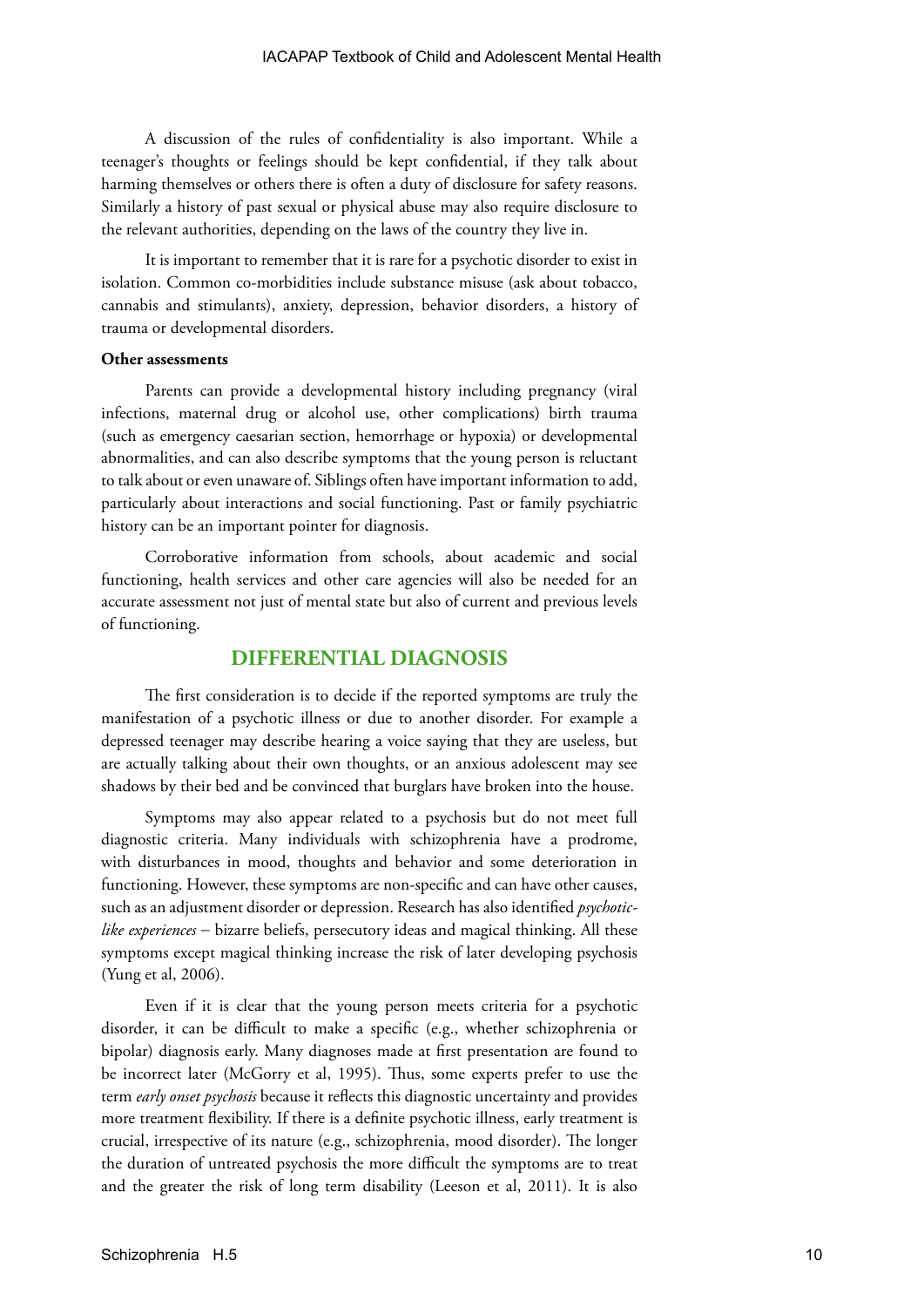| Table H.5.3<br>Investigations recommended at baseline assessment for early onset psychosis   |                                                                                                                                                                                                                                                                                     |  |  |  |  |
|----------------------------------------------------------------------------------------------|-------------------------------------------------------------------------------------------------------------------------------------------------------------------------------------------------------------------------------------------------------------------------------------|--|--|--|--|
| Investigation                                                                                | <b>Rationale</b>                                                                                                                                                                                                                                                                    |  |  |  |  |
| Full blood count                                                                             | Detection of pre-existing hematological disorders such as anemia<br>$\bullet$<br>Monitoring side effects of mood stabilizers<br>$\bullet$                                                                                                                                           |  |  |  |  |
| Urea, electrolytes, liver function<br>tests                                                  | Exclusion of pre-existing abnormalities (rare, but polydipsia can be seen<br>$\bullet$<br>in psychosis).<br>Monitoring for medication side effects (some antipsychotics and<br>$\bullet$<br>antidepressants can cause hypernatremia, mood stabilizers can impair<br>liver function) |  |  |  |  |
| Fasting glucose, cholesterol and<br>triglycerides                                            | Detection of insulin resistance or lipid abnormalities. Initial and six<br>$\bullet$<br>monthly monitoring as most antipsychotics can cause weight gain and<br>insulin resistance                                                                                                   |  |  |  |  |
| Thyroid function                                                                             | Thyroid abnormalities can cause mood elevation or depression and are a<br>$\bullet$<br>side effect of lithium treatment                                                                                                                                                             |  |  |  |  |
| Calcium levels                                                                               | Abnormalities a rare cause of psychosis<br>$\bullet$                                                                                                                                                                                                                                |  |  |  |  |
| Prolactin                                                                                    | Exclusion of pre-treatment hyperprolactinemia (e.g., due to pituitary<br>$\bullet$<br>tumor).                                                                                                                                                                                       |  |  |  |  |
|                                                                                              | To monitor possible antipsychotic induced hyperprolactinemia,<br>$\bullet$                                                                                                                                                                                                          |  |  |  |  |
| Brain imaging (Computerized<br>Axial Tomography, CAT;<br>Magnetic Resonance Imaging,<br>MRI) | Exclusion of preexisting neuroanatomical lesions (injuries, malignancy)<br>$\bullet$<br>MRI preferable because of higher resolution image and less radiation<br>exposure but noise and claustrophobia may not be tolerated by patient                                               |  |  |  |  |
| EEG                                                                                          | Exclusion of a seizure disorder<br>$\bullet$                                                                                                                                                                                                                                        |  |  |  |  |
| Urine drug screen                                                                            | To rule out recent drug use or identify illicit drugs taken recently<br>$\bullet$                                                                                                                                                                                                   |  |  |  |  |

important not to miss depression or elevated mood and so to misdiagnose a mood disorder as schizophrenia.

Other differential diagnoses include pervasive developmental disorders, PTSD with flashbacks, delirium and drug intoxication or drug induced psychosis, as discussed earlier. Finally, it is important to exclude possible organic disorders that can be confused with psychosis such as delirium, neurological disorders and other medical conditions such as thyrotoxicosis or Vitamin B12 deficiency, by a physical examination and physical investigations as detailed below.

#### **Investigations**

Investigations are detailed in Table H.5.3. They are not only performed to exclude treatable organic causes for psychosis but also as a baseline to monitor, prevent and manage side effects of treatment. A full physical examination is also essential, with particular emphasis on developmental or neurological abnormalities. Weight, height, waist measurement, blood pressure and pulse need to be recorded initially and monitored regularly. There are acute autoimmune or inflammatory illnesses that can mimic psychosis, especially when onset is acute (symptoms in these cases could be of delirium). Appropriate pediatric or other medical consultations may be required.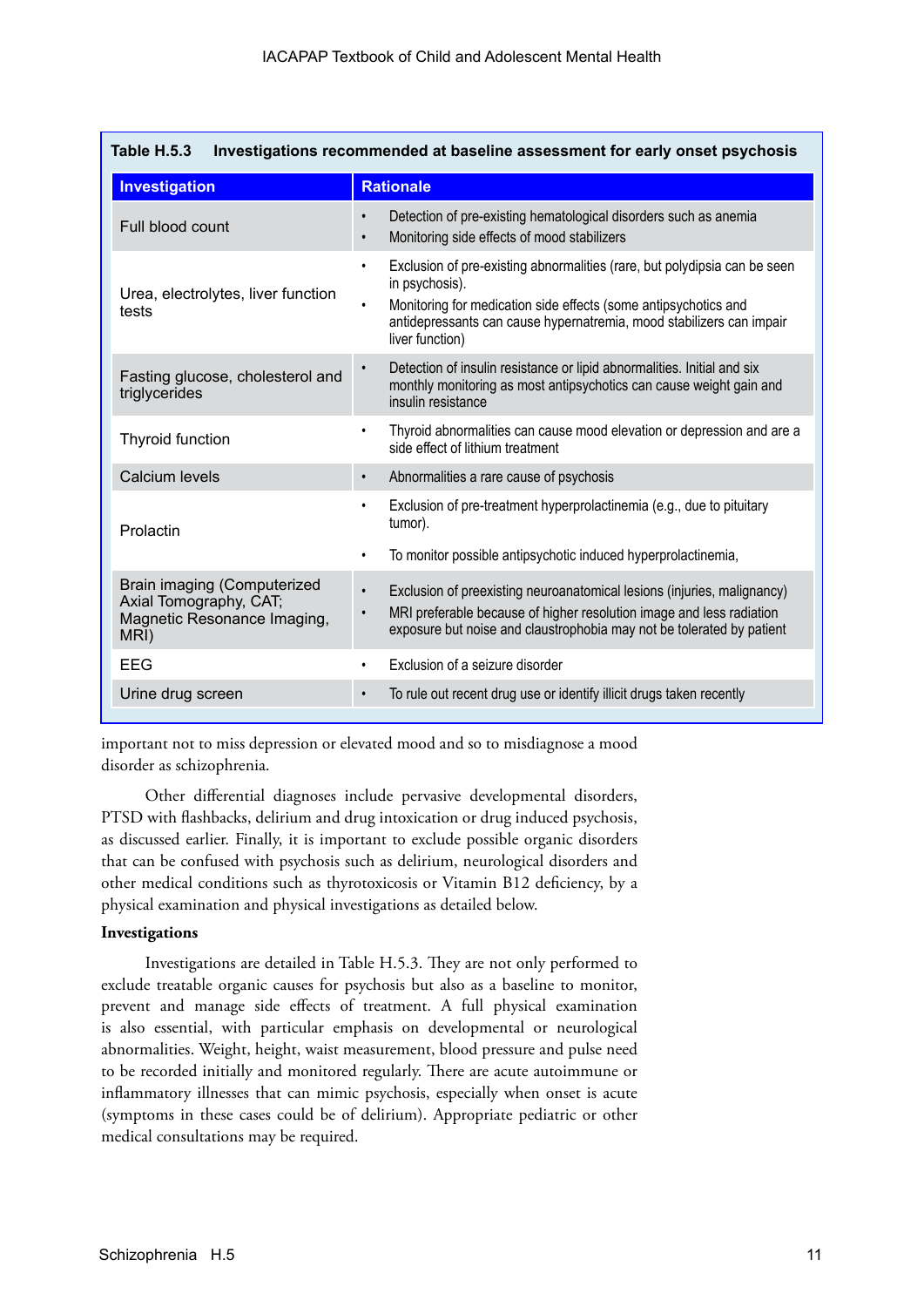# **MANAGEMENT**

#### **Least coercive treatment**

Assessment should always consider risk, both to the young person and to others. Ideally assessment and treatment should occur while patients remain at home with their family, but an admission to hospital may be needed if:

- There are concerns about high risk of suicide
- There is risk aggression to others (e.g., because of delusional beliefs)
- The patient is at serious risk of exploitation by others while unwell
- The young person is homeless
- Carers are exhausted. For example when teenagers have required round the clock supervision for days and their family can no longer manage this
- There are physical symptoms such as fluctuating levels of consciousness that require urgent medical investigation.

Taking into account the risk, the option least restrictive of patient's liberty should generally be used. If the risk is high, admission may need to be involuntary if the consent of either the young person or their family cannot be obtained, or there is concern that the young person is not well enough to make rational decisions about treatment. The laws about involuntary hospitalization vary according to country, but many only allow treatment against an individual's wishes if there is serious danger to themselves or others. [Click here](http://www.health.nsw.gov.au/mhdao/legislation.asp) to see an example of legislation for involuntary hospitalization.

While it is possible to admit a child under the age of sixteen with their parents' consent (in many countries individuals have the capacity to give consent to treatment at 16 years of age, see Chapter A.1), it is also important to respect the child's rights, including the right to have their views about treatment considered and to be protected from violence (protection from being hurt physically and mentally by caregivers). This means that, even if young people are admitted against their will, every effort should be made to discuss their treatment with them, take their preferences into account wherever possible and to keep the use of coercive practices such as restraint to an absolute minimum.

#### **Summary of management**

#### *Biological*

Antipsychotic medication is essential for the treatment of psychosis. Most treatments are extrapolated from the results of adult studies. Studies in children include one small randomized controlled trial (RCT) showing haloperidol to be superior to placebo (Spencer & Campbell, 1994), and a small RCT (21 cases) showing that clozapine was superior to haloperidol (Kumra et al, 1996). Studies in adolescents show similar efficacy to adults for olanzapine, risperidone and haloperidol, but with differing side effect profiles and a non-significant trend for olanzapine and risperidone to be more effective (Gothelf et al, 2003; Sikich et al, 2008). These findings are similar to those in adult treatment trials.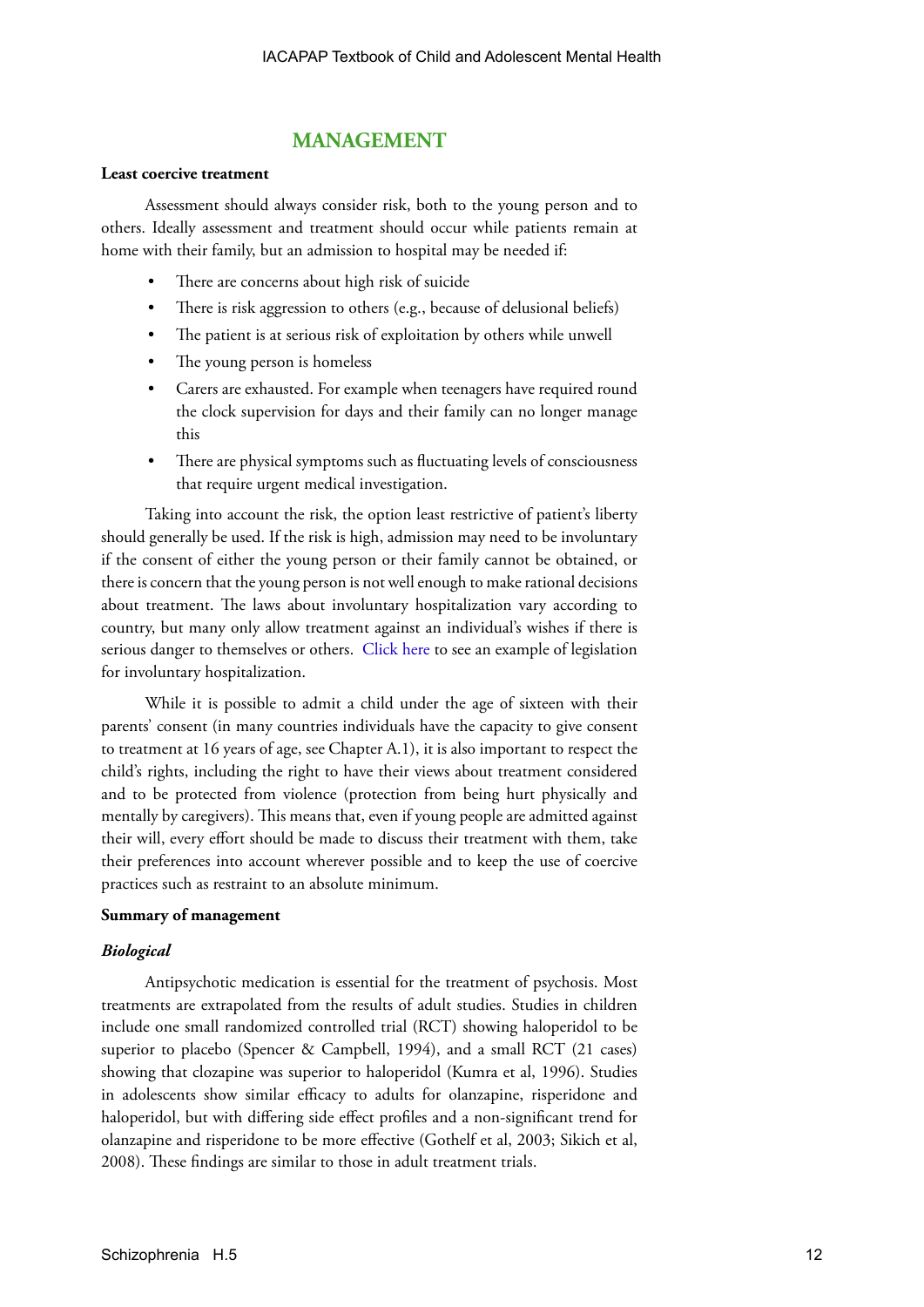| Table H.5.4    |              |                                            |                                          |                                              |            | Common side effects of selected antipsychotic medications used in early onset psychosis |                                                                                |                                                                     |
|----------------|--------------|--------------------------------------------|------------------------------------------|----------------------------------------------|------------|-----------------------------------------------------------------------------------------|--------------------------------------------------------------------------------|---------------------------------------------------------------------|
| Medication     | Dose<br>(mg) | side effects<br>pyramidal<br>Extra         | <b>Sedation</b>                          | Weight<br>gain                               | Prolactin  | hypotension<br>Postural                                                                 | disadvantages<br>Potential                                                     | <b>Comments</b>                                                     |
| Risperidone    | $1-6mg$      | $\ddagger$                                 | $\ddagger$                               | $\ddagger$                                   | $+$        | $\ddagger$                                                                              | Galactorrhea,<br>Sedation                                                      | Most data comes from<br>(including in autism)<br>use in adolescents |
| Quetiapine     | 200-800mg    | $\ddot{}$                                  | $\ddagger$                               | $\ddagger$                                   | $\ddot{}$  | +                                                                                       | Initial sedation, often<br>settles                                             | mood disorders or anxiety<br>Useful for psychosis with              |
| Aripiprazole   | 10-30mg      | $^{+}_{+}$                                 | $\ddot{}$                                | $\ddot{}$                                    |            | $\ddot{}$                                                                               | Initial agitation                                                              | elevated prolactin are rare<br>Sedation, weight gain and            |
| Olanzapine     | 5-20mg       | $\ddot{}$                                  | $\begin{array}{c} + \ + \ + \end{array}$ | $\begin{array}{c} + \ + \ + \ + \end{array}$ | $\ddot{}$  | +                                                                                       | Not recommended<br>Very significant<br>weight gain<br>Sedation.<br>long term   | Sedating and calming<br>when acutely unwell                         |
| Chlorpromazine | 50-300mg     | $\mathbf +$                                | $\begin{array}{c} + \ + \ + \end{array}$ | $\ddagger$                                   | $\ddagger$ | $\ddagger$                                                                              | Weight gain, sedation                                                          | Sedating and calming<br>when acutely unwell                         |
| Haloperidol    | $1 - 10mg$   | $\begin{array}{c} + \\ + \\ + \end{array}$ | $\ddagger$                               | $\ddot{}$                                    | $\ddot{}$  | $\ddot{}$                                                                               | pyramidal side effects<br>including stiffness and<br>Severe extra<br>agitation | Less sedating, strong<br>antipsychotic effects                      |
|                |              |                                            |                                          |                                              |            |                                                                                         |                                                                                |                                                                     |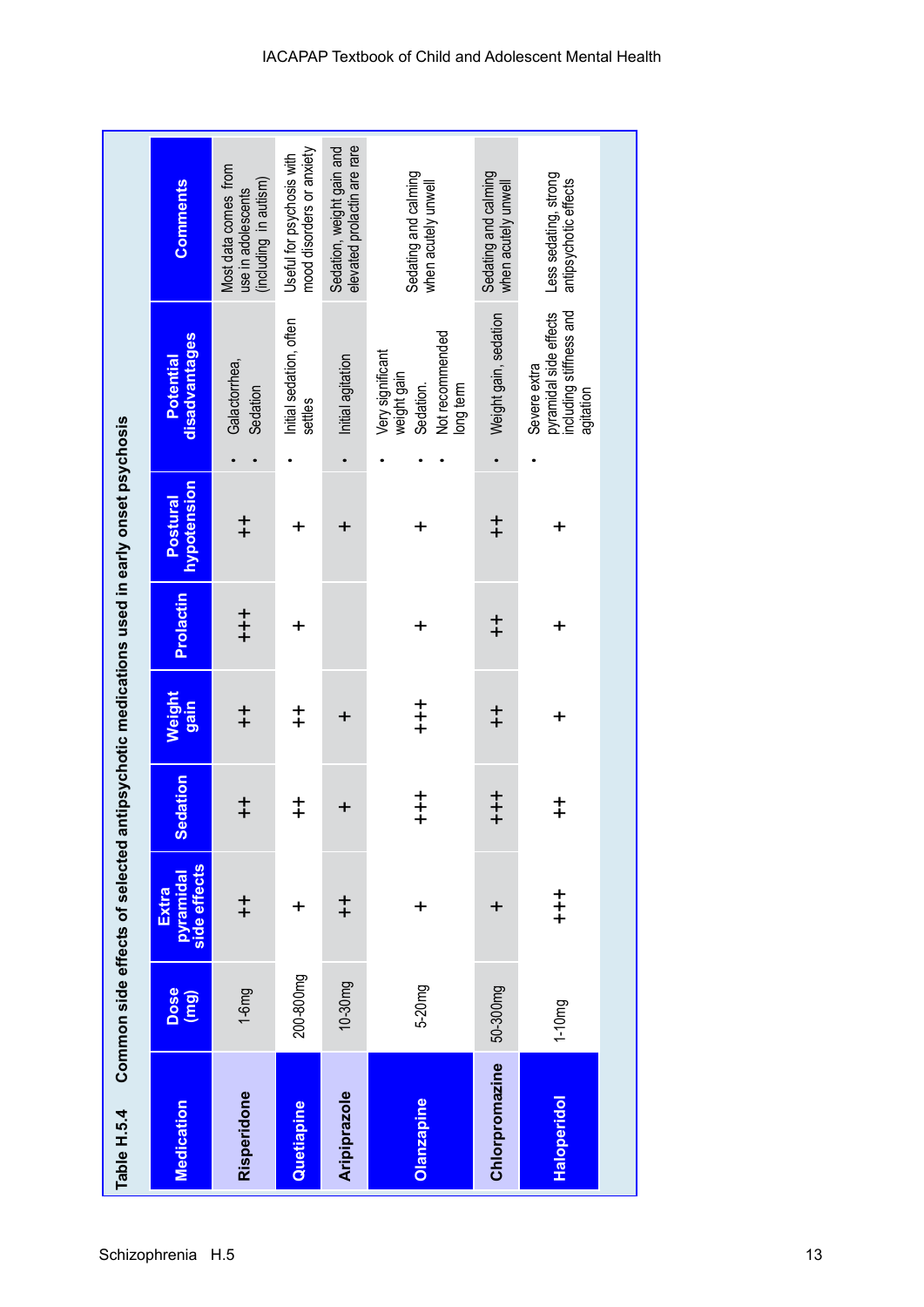#### *Pychological*

Interventions include psychoeducation and cognitive behavioral therapy. Again, the evidence is from adult and late adolescent cohorts, with multiple trials showing benefit from these therapies (Bechdolf et al, 2010a).

#### *Social*

These therapies include family interventions and social skills training and again show benefit in multiple adult trials (Addington et al, 2005; 2010).

#### **Pharmacotherapy**

#### *Acute sedation*

If there is acutely disturbed behavior or imminent danger, emergency sedation may be needed. Rapidly acting oral medication such as lorazepam (1mg-2mg), risperidone (0.5mg-1mg) or olanzapine (2.5mg to 5mg) are preferred. Oral wafers are absorbed more quickly and also dissolve in the mouth so are difficult to spit out. If oral medication is refused, intramuscular lorazepam (1mg-2mg) or haloperidol (2.5mg-5mg) are recommended. Intramuscular sedation usually requires physical restraint and is very distressing for the child and family. It is important to use the least coercive method of sedation not only to respect young person's rights, but also because the first experience of mental health treatment can be very aversive and make the difference between ongoing compliance or avoidance of further treatment.

#### *Ongoing management of medication*

If no emergency treatment is needed, medication decisions in early psychosis aim to control psychotic symptoms and manage associated impairments as summarized in Figure H.5.1 (for management of psychotic depression and manic episodes see Chapters E.1 and E.2 respectively). An antipsychotic is used to treat hallucinations and delusions. In psychotic depression an antidepressant is added. When there is mania a mood stabilizer may be more appropriate. Table H.5.4 summarizes side effects of the most commonly used antipsychotic medications. It is recommended to *start low and go slow* with doses of antipsychotic medication. This is to avoid side effects and maximize adherence to treatment. (For a detailed, evidence based summary of treatment algorithms, the use of specific medications and side effects please see Taylor, 2012).

A second generation (atypical) antipsychotic is recommended as first line treatment if possible because of marginally better treatment outcomes in acute psychosis and the lower risk of movement disorder, particularly tardive dyskinesia, as demonstrated in individual RCTs and meta analyses (Davis et al, 2003; Leucht et al, 2009). However, second generation antipsychotics are expensive, so it may be necessary to use a first generation antipsychotic such as haloperidol, which is still highly effective (Schooler et al, 2005), although has more side effects than risperidone, for example.

When there is no response to antipsychotic medication after two weeks, a medication review is needed – some response in positive psychotic symptoms is usually seen by that time. If the maximum tolerable dose of a particular medication has been reached without effect a choice needs to be made about either changing medication or augmentation with another medication class (Figure H.5.1). Failure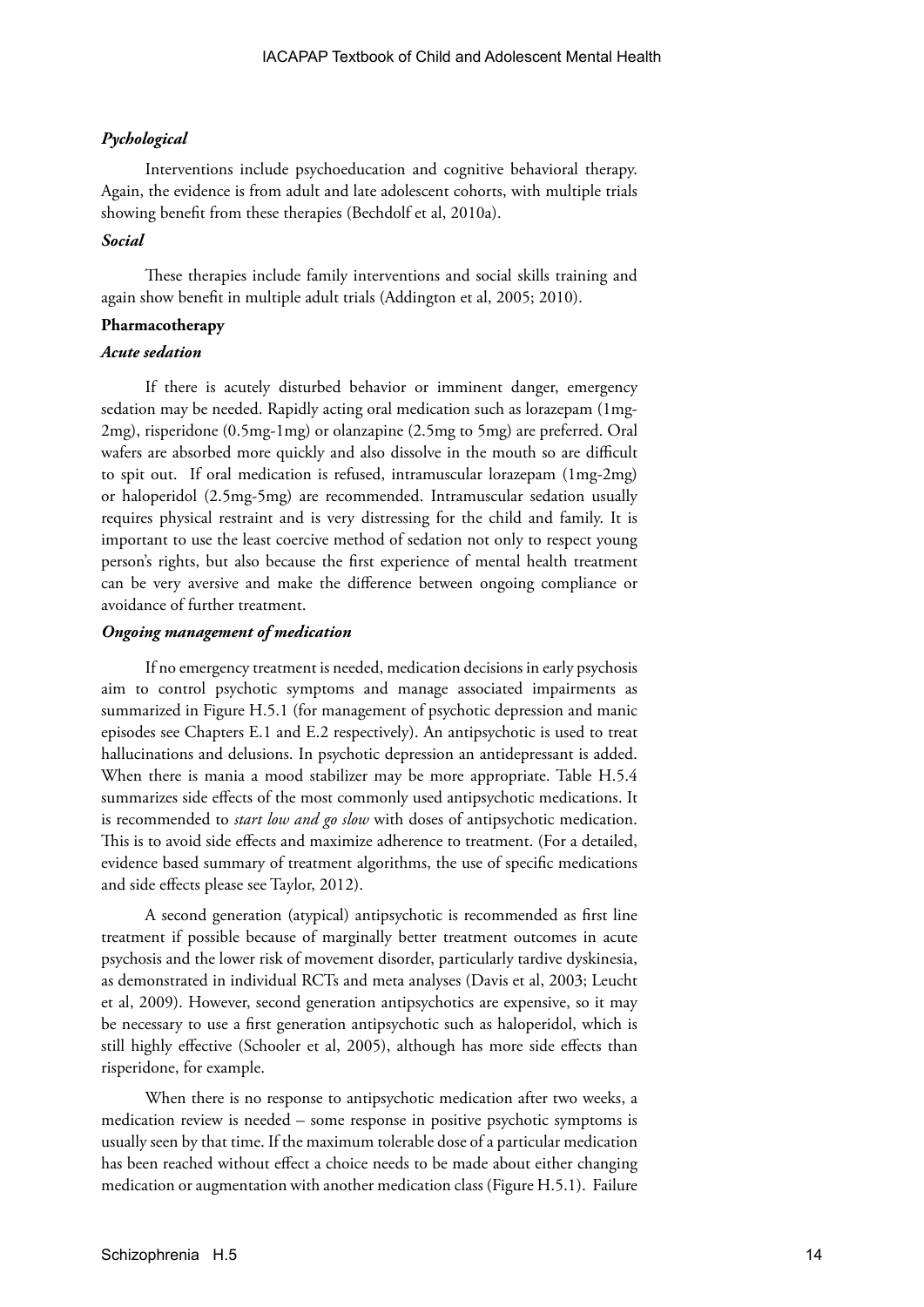

Click on the picture to access a metabolic monitoring algorithm for young people prescribed antipsychotic medication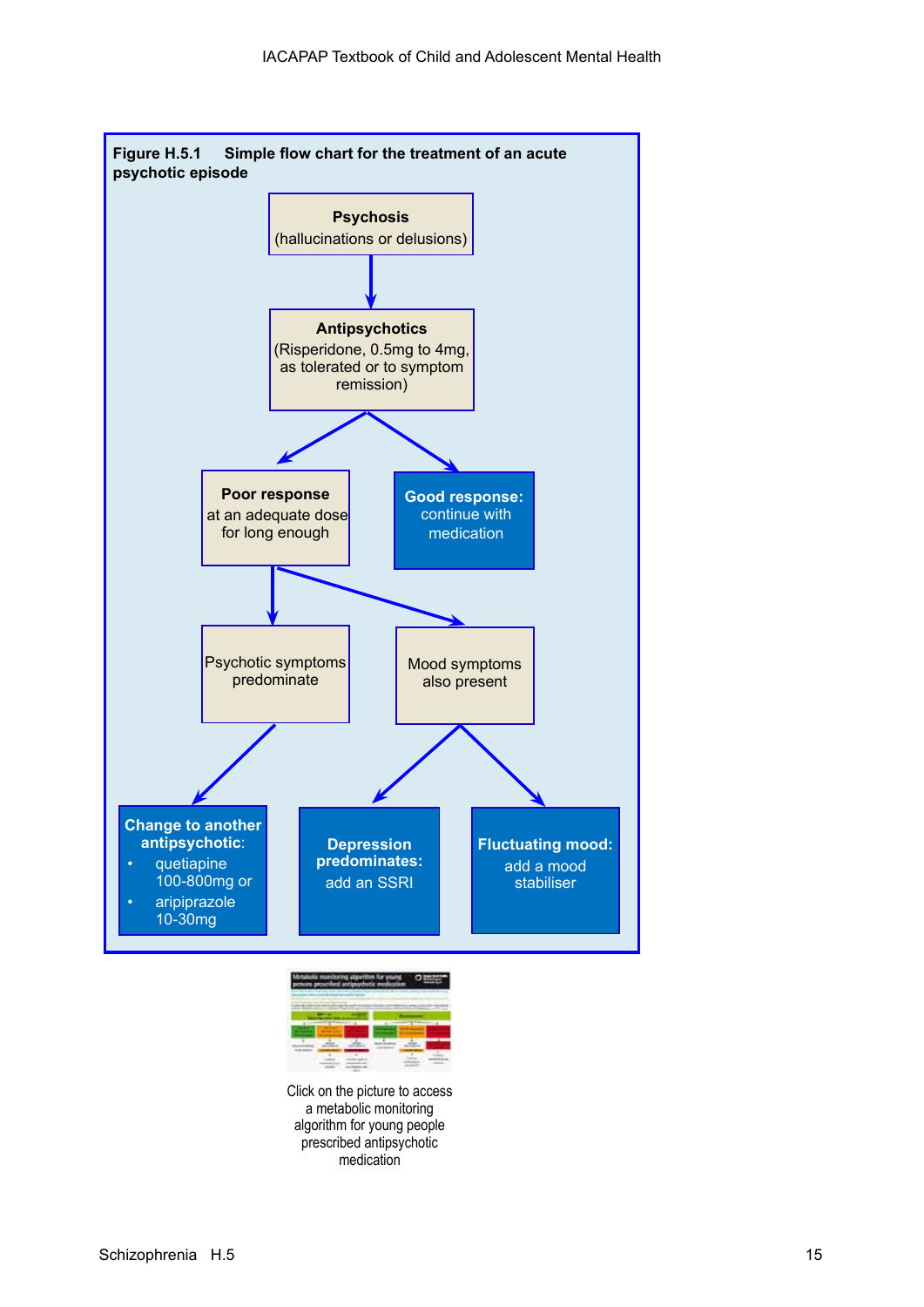to respond to two or more antipsychotics for an adequate length of time and at adequate doses should prompt referral to a specialist service for consideration of clozapine.

Long term antipsychotic use increases the risk of obesity, type two diabetes and cardiovascular disease. It is crucial to monitor height, weight and waist measurement at the start of prescribing, and then at one, three, and then six monthly intervals, with intervention as needed (see metabolic monitoring algorithm in side box).

#### **Clozapine for treatment resistant schizophrenia**

Clozapine is an atypical antipsychotic that is extremely effective in schizophrenia; it should be used if there is a poor response to two other antipsychotic agents, each given at adequate doses for at least a four week trial. It is not recommended except for treatment resistant cases because of the risk of life threatening side effects and therefore the need for close monitoring. The minimum frequency of monitoring is weekly white blood cell counts for the first 18 weeks, with caution being used when neutrophils fall below 2 per 10<sup>9</sup>/Litre. Clozapine should be ceased at a neutrophil count of 1.5 per 10<sup>9</sup>/Litre. Many health services require registration of patients on clozapine so that these monitoring requirements are met before clozapine is dispensed. An example of the monitoring requirements can be found [here](http://www.watag.org.au/wapdc/docs/antipsychotic_guidelines_aug06.pdf
).



Click on the picture to access Get Help Early (Ontario Working Group on Early Intervention in Psychosis, Canada). It includes stories and artwork.

| Table H.5.5<br>Severe and common side effects of clozapine and their management |                                   |                                                                 |                                                                                                                                                              |  |
|---------------------------------------------------------------------------------|-----------------------------------|-----------------------------------------------------------------|--------------------------------------------------------------------------------------------------------------------------------------------------------------|--|
|                                                                                 | <b>Side effect</b>                | <b>Signs and symptoms</b>                                       | <b>Monitoring and treatment</b>                                                                                                                              |  |
|                                                                                 | Agranulocytosis or<br>neutropenia | Falling white cell count<br>Infections<br>$\bullet$             | Weekly white cell counts as per clozapine<br>protocols, regular temperature and health<br>checks.<br>Stop clozapine if low neutrophils                       |  |
| Life threatening                                                                | Cardiomyopathy                    | Tachycardia<br>$\bullet$<br>Fever<br>Fatigue<br>Chest pain<br>٠ | ECG prior to starting clozapine, monitoring<br>$\bullet$<br>temperature and heart rate, troponin levels<br>if available.<br>Stop clozapine if it occurs<br>٠ |  |
|                                                                                 | Sedation                          |                                                                 | Give most of dose at night<br>$\bullet$                                                                                                                      |  |
|                                                                                 | Hypersalivation                   | Dribbling, especially at night<br>$\bullet$                     | Small doses of hyoscine<br>$\bullet$                                                                                                                         |  |
| side effects                                                                    | Constipation                      | Remember to ask patients<br>$\bullet$<br>about this             | High fibre diet<br>$\bullet$                                                                                                                                 |  |
|                                                                                 | Other cardiovascular<br>effects   | Hypotension<br>٠<br>Tachycardia.<br>٠                           | Monitor if minor, if significant refer to<br>$\bullet$<br>cardiologist                                                                                       |  |
|                                                                                 | Weight gain                       | Can be severe (10kg and<br>$\bullet$<br>more)                   | Monitor weight and waist measurement<br>$\bullet$<br>Diet management<br>$\bullet$                                                                            |  |
| Other common                                                                    | Seizures                          |                                                                 | Stop for a day<br>Reduce dose<br>Use anticonvulsant<br>$\bullet$                                                                                             |  |
|                                                                                 | Bed wetting                       | Seen in 1 in 5, possible<br>$\bullet$<br>worse on teenagers     | Reduce fluids at bed time<br>$\bullet$<br>Change dose regime<br>$\bullet$                                                                                    |  |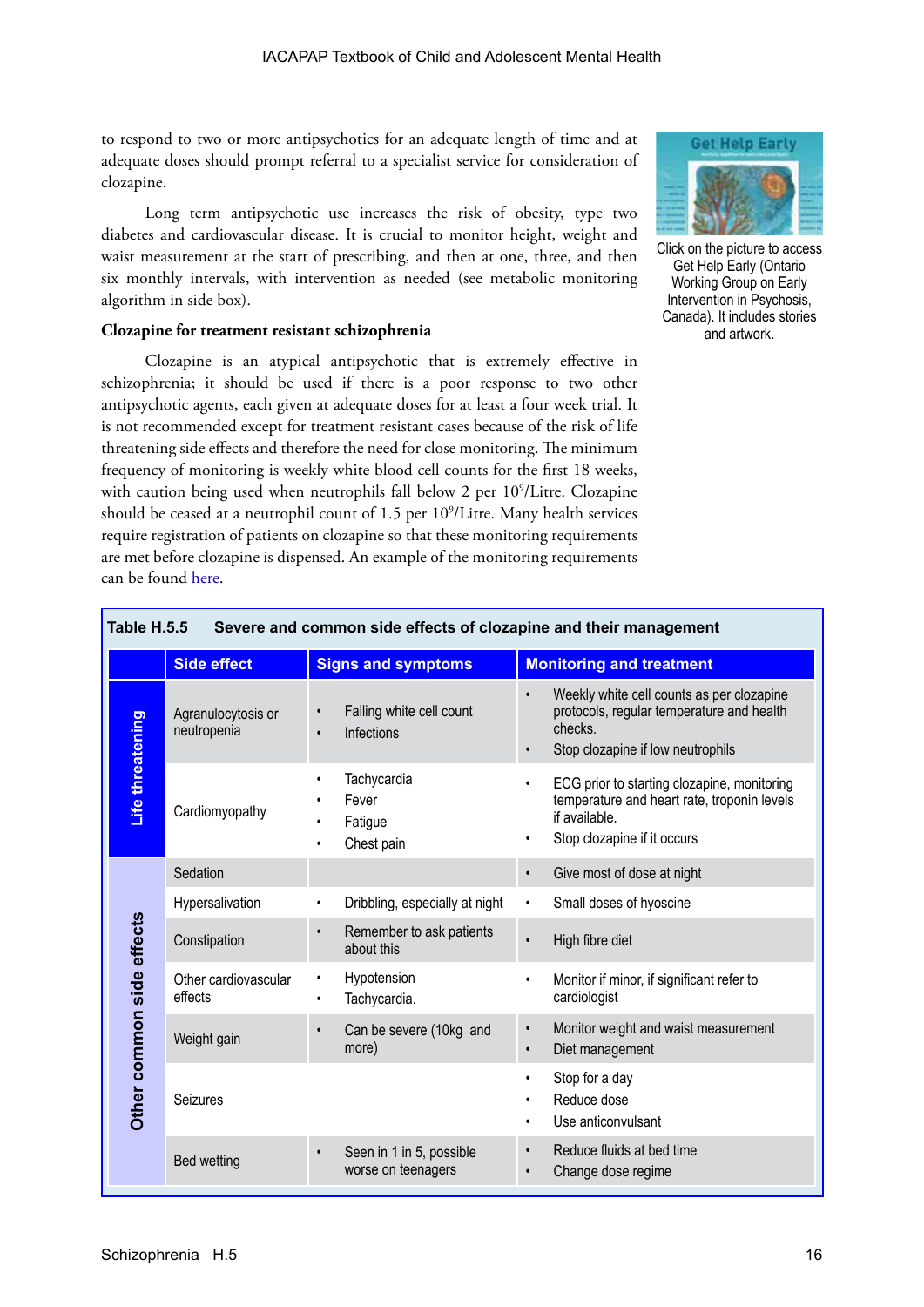Other common side effects are detailed in Table H.5.5, but this list is by no means complete. It is recommended that clozapine be prescribed only by specialists who are aware of the side effects and able to manage the risks appropriately.

#### **Other interventions**

There is good evidence of effectiveness for several other therapies in the treatment of early psychosis. All have been shown to reduce the risk of relapse and, most importantly, help young people and their families feel more in control of their symptoms and their treatment.

#### *Psychoeducation*

Psychoeducation is a structured way of providing information about psychotic disorders and their treatment for both young people and their families. There are manualised programs available and evidence that psychoeducation reduces the rate of relapse in early psychosis (Xia et al, 2011).

The ingredients of effective psychoeducation include:

- Providing information about the illness and treatment options
- Offering a forum for the young persons to discuss their illness and concerns
- Involving family members in the education process, whether with their children or in parent groups.

If successful, the rate of relapse is reduced by increased adherence to medication, reduction in maladaptive behaviors such as substance misuse, and early recognition of symptom return or deterioration. Coping skills and problem solving training can also be part of the education program [\(Xia et al, 2011](http://summaries.cochrane.org/CD002831/psychoeducation-added-to-standard-treatment-for-schizophrenia-reduces-relapse)).

While face to face psychoeducation programs are useful they may not be available in remote or rural areas or may not be run at convenient times. Web based resources are also an excellent way of obtaining information and becoming part of a supportive network.

#### *Cognitive behavioral therapy (CBT)*

Some young people find CBT helpful in understanding and managing their symptoms. The goals of CBT vary depending on the symptoms of concern, but can include coping strategies for psychotic experiences and managing low mood. Directly addressing the psychotic symptoms is most effective in the recovery rather than the acute phase of the illness. However, CBT is also useful for managing residual symptoms such as hallucinations that persist despite antipsychotic treatment. Strategies include:

- Exploring and challenging delusional beliefs
- Finding coping strategies to minimize the impact of hallucinations
- Managing feelings of hopelessness and low mood using similar techniques to those used in CBT for depression.

#### *Working with families*

As well as providing support, initial work with families involves a psychoeducational approach, providing information about the illnesses and how it affects thoughts and behaviors. Problem solving skills and communication strategies help families deal with difficult situations and reduce distress in the household. This

Click on the picture to access the Cognitively Oriented Psychotherapy for First-Episode Psychosis (COPE) manual.

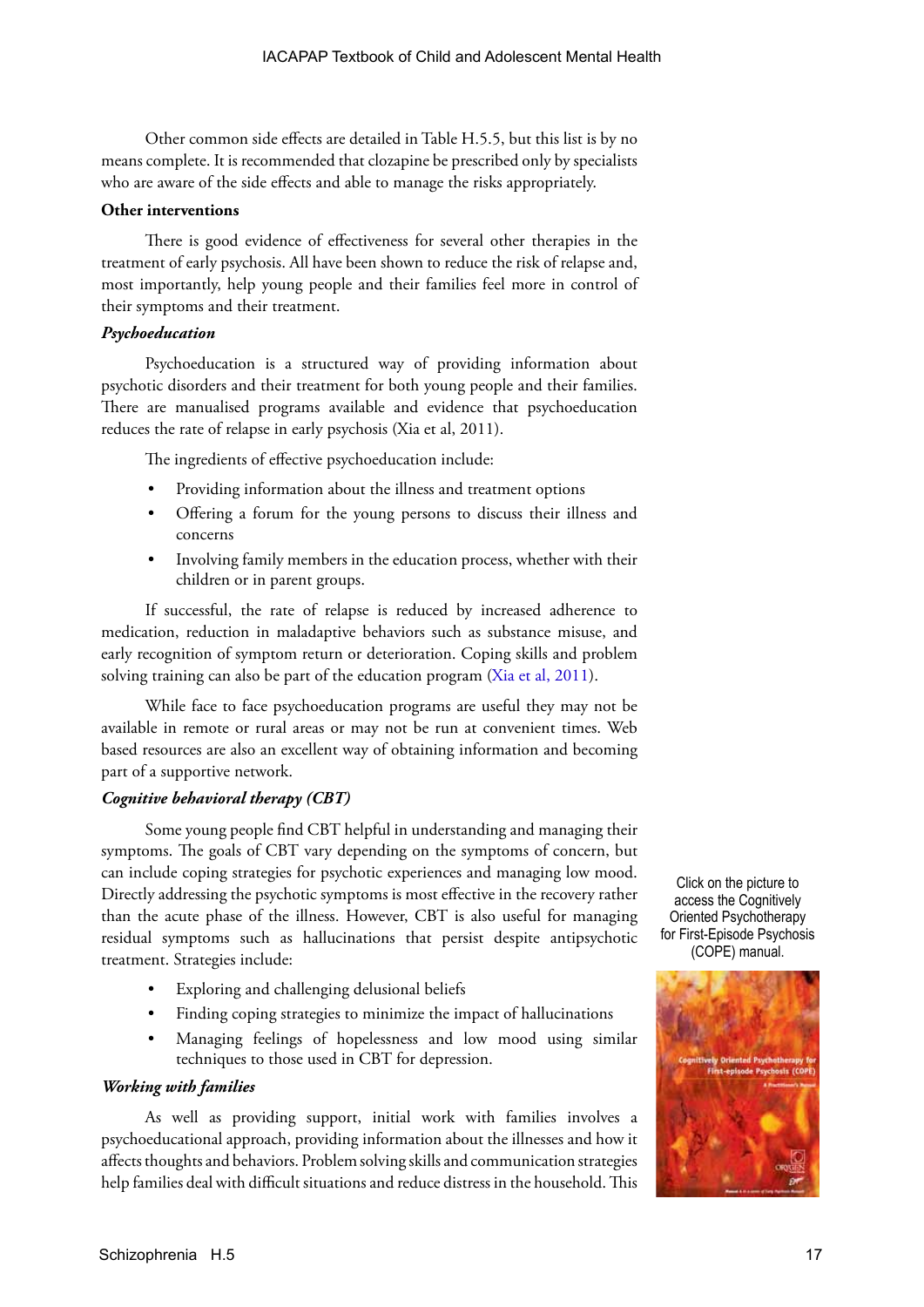reduces the risk of relapse, as well as preventing family estrangement (Addington et al, 2005).

#### **Maintenance medication and management of side effects**

Use of antipsychotic medication is recommended for at least 12 months after symptom remission to reduce relapse. Careful monitoring and management of side effects is essential. Weight gain and associated metabolic abnormalities are the most frequent, but sedation and cognitive slowing can also cause distress. There is some evidence from meta-analyses – of adult treatment trials – that the second generation antipsychotics are more effective at preventing relapse than the first generation ones (Alvarez-Jimenez et al, 2011). Six monthly monitoring is required for:

- Involuntary movements (the recommended scale is the AIMS [Abnormal Involuntary Movement Scale\)](www.atlantapsychiatry.com/forms/AIMS.pdf)
- Weight, waist measurement, pulse rate and blood pressure
- Fasting glucose and lipids.

Movement disorders, including Parkinsonism and akathisia, are less common with second generation antipsychotics. If these occur, try small doses of an anticholinergic drug, for example benztropine 0.5mg a day. Reducing the dose of antipsychotic is often more effective. Tardive dyskinesia, a rare, chronic movement disorder, is often first seen as small movements in the face, togue or fingers. Early identification is important as tardive dyskinesia may persist after medication is ceased. The most commonly used mood stabilizers (in particular lithium carbonate, sodium valproate and carbamazapine) are teratogenic and this needs to be discussed with sexually active adolescents. The use of lithium requires clear instructions about the need to avoid dehydration and have regular lithium levels and thyroid function tests to monitor for possible toxicity (see Chapter E.2).

#### **Prevention of relapse**

The first step to relapse prevention is to develop an individual plan to detect warning signs such as difficulty sleeping, increased anxiety or the first signs that hallucinations or delusions are reappearing. If medication is being slowly reduced, recurrence of any symptom suggests that a return to the higher effective dose is required, or to resume previously effective medication if it had been stopped. Ongoing monitoring by mental health professionals during this time is essential. There are few studies examining relapse rates in children and adolescents but one study on first episode psychosis found a 17% relapse rate when medication was stopped after 12 months (Gaebel et al, 2011). As with the first episode, the earlier a relapse is treated the better the recovery. Relapses can also cause further cognitive and social deterioration.

#### **Services for early psychosis**

While schools, general practitioners, pediatricians and other health care providers often identify young people at risk of psychosis, once early psychosis is identified it is essential that mental health services be involved if at all possible. In Australia these services include child and adolescent mental health services− community based teams who treat young people up to the age of 18 and youth mental health services, for ages 12-25. All these services use a *case management model*, with a case manager (mental health professional) and consultation with a



Click on the picture to view a 25 minute documentary on schizophrenia. This website, which has information for patients and families, is sponsored by Janssen **Pharmaceuticals**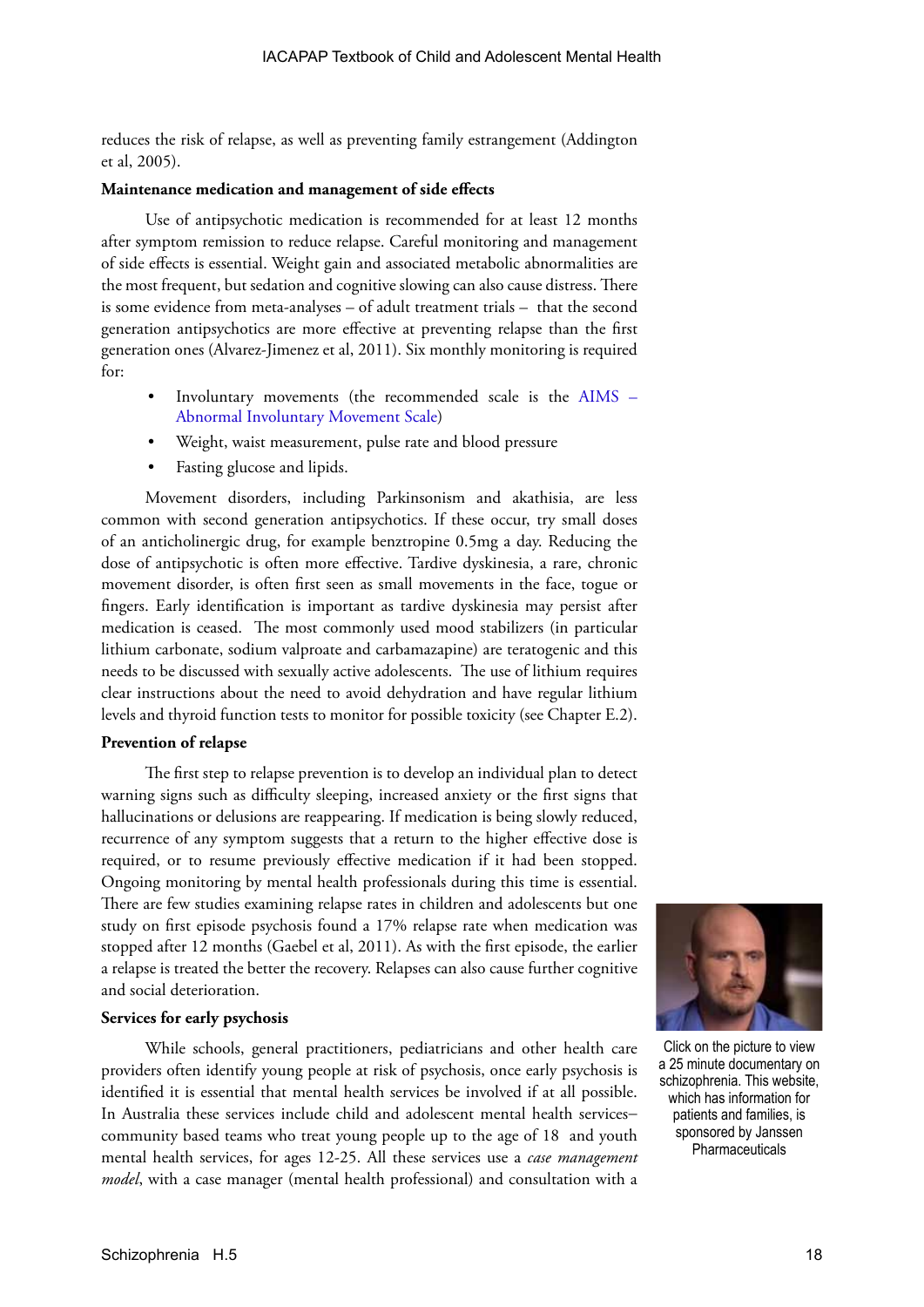psychiatrist as needed. Some services also provide *assertive case management* (a more intensive case management used for difficult to treat patients, with active follow up including home visits), drug and alcohol services, general health and sexual health services or help with financial management, housing and employment.

Specialized services in remote or rural areas are few or non-existent. Local family doctors provide most of the care with support from a mental health worker, often a nurse. Internet resources listed can be useful both to guide treatment and to provide education for young people and their families.

# **RECOVERY, RETURN TO EDUCATION AND OUTCOME**

It is important to be both optimistic and honest when talking to young people and their families. They need to know that, while acute psychotic symptoms almost always remit within days to weeks, negative symptoms such as poor motivation, concentration and cognitive slowing may continue for many months, particularly in the case of schizophrenia. While the majority of symptoms improve in the first six months of treatment, improvement can continue for up to two years. Schizophrenia spectrum disorders tend to have the slowest response, the highest rate of residual deficits and a lifelong risk of relapse of up to 90%. A better prognosis is more likely with a rapid onset of psychotic symptoms, prominent mood symptoms, good social and educational functioning prior to the illness and a rapid response to treatment.

Returning to school may be difficult because of negative symptoms, cognitive difficulties or the amount of time missed, including explaining absences to others. Options depend on what local health and education services are locally available. Meeting with the young persons' school and negotiating part-time attendance is desirable. Where school counselors or similar are available, their involvement is crucial. Some countries offer education programs with smaller classes and staff trained to manage young people with psychological disorders. For those who have reached school-leaving age, institutions that deliver vocational training my provide support for these patients. Partial hospitalization (e.g., day programs) or work preparation programs may be needed for those whose recovery is slower. Additional evidence-based interventions such as social skills training or cognitive remediation strategies may also be useful (Poletti et al, 2010; Addington et al, 2010).

#### **Incomplete recovery**

Some young people with schizophrenia do not fully respond to treatment and have ongoing positive or negative symptoms. Reasons for incomplete recovery include:

- Factors in the young person, including adherence to treatment. Compliance may be poor because of lack of insight into their illness, concern about side effects such as weight gain or extra pyramidal symptoms. Comorbid disorders such as drug and alcohol abuse, a history of trauma or a pervasive developmental disorder make psychosis harder to treat
- *• Illness factors*. Some young people have a more severe form of the illness with a long prodrome and prominent negative symptoms, which



Click on the picture to view a clip about early intervention and treatment from the US Maine Medical Centre's PEIR Program. Other useful websites are the one from the [International](http://www.iepa.org.au)  [Early Psychosis Association](http://www.iepa.org.au)  [\(IEPA\),](http://www.iepa.org.au) a network for people involved in the study and treatment of early psychosis, and the [Early Psychosis](http://www.eppic.org.au)  [Prevention and Intervention](http://www.eppic.org.au)  [Centre \(EPPIC\)](http://www.eppic.org.au) website. This Australian website has a wide range of information about the identification and treatment of early psychosis. Mental Health professionals can register with the site and log on for forums and education sessions.

As well as many of the websites already mentioned the [Schizophrenia Fellowship](http://www.sfnsw.org.au/)  and [Arafmi a](http://www.arafmiaustralia.asn.au/)re two

Australian non-government organizations that provide support and information for family members and others who care for people with mental illness.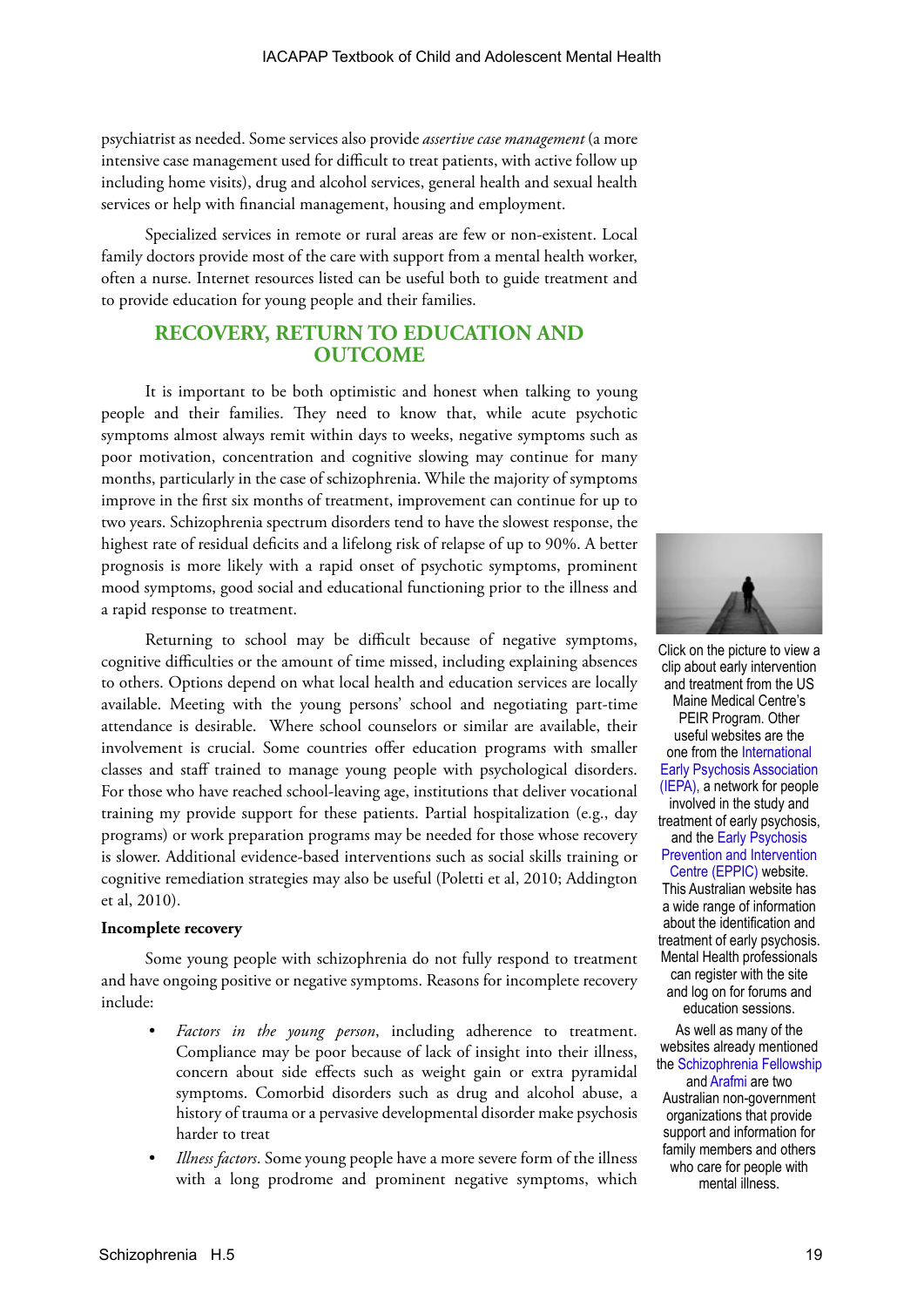takes longer to respond to treatment, or may never respond completely

*• Treatment factors*. Poor response is more likely if the first experience of treatment was coercive or patients do not have active follow up. Ongoing stress at school or in their family (e.g., high expressed emotion) make relapse more likely. Psychological treatments such as CBT or family therapy help to prevent relapse by teaching strategies to manage early symptoms and reduce and mange stress.

#### **Support for family and other carers**

Caring for young persons with a chronic mental illness can be exhausting for their families. As well as family psychoeducation, informative websites and support groups can help families and carers feel less alone.

# **SUMMARY AND CONCLUSIONS**

Psychotic symptoms in children and adolescents can be confusing and difficult to assess in the early stages. However, early symptoms, such as functional decline or hallucinations,

should be taken seriously. While many symptoms remit with time, early symptoms are associated with an increased risk of schizophrenia spectrum disorders in adult life. There is also good evidence that early treatment reduces the morbidity and mortality associated with this group of severe mental illnesses.

#### **Resources in languages other than English**

There is a wealth of resources available on the Internet, some examples are given below.

- Many international resources are indexed at [schizophrenia.com](http://schizophrenia.com)
- The [Quebec Early Psychosis Program \(AQPPEP\)](http://www.aqppep.com/index.htm) has a site in French
- The [Swiss Early Intervention](http://www.swepp.ch/?lang=en) site has interactive information in German, French and **English**
- [P3 Programa de Prevención de Psicosis](http://www.p3-info.es/) is a Spanish site with resources in Spain
- Chinese sites (Cantonese) include the [Hong Kong Early Psychosis Intervention Society;](http://www.episo.org) [EASY,](www3.ha.org.hk/easy/chi/index) an animated website for people aged 15-25 with information about psychosis, selfassessment, news, and where to get help; and [Radio-I-Care,](http://www.radioicare.org/) an online radio broadcast with a range of topics on mental illness, intervention, and how to live with psychosis.
- The pharmaceutical company Astra Zeneca funds an educational site about psychosis and bipolar disorders in several languages ([German,](http://www.psychose.de/frueh-erkennen-von-psychosen-00.html�) [Russian,](http://www.psihos.ru) [Turkish](http://www.psikoz-bipolar.com) and English).



Encouraged by Henri Laborit, a French surgeon and researcher, the French pharmaceutical company Rhône-Poulenc synthesized chlorpromazine in 1950. The first systematic study of chorpromazine's effect on Schizophrenia, which included 38 patients, was published by the French psychiatrists Jean Delay and Pierre Deniker in 1952. Jean Delay created the word "psychopharmacology", propposed the definition of neuroleptic drugs (literally, "substances that take the nerves") and together with Deniker established the first classification of psychotropic drugs. Chorpromazine is still in clinical use today.

Photo: Delay (left) and Deniker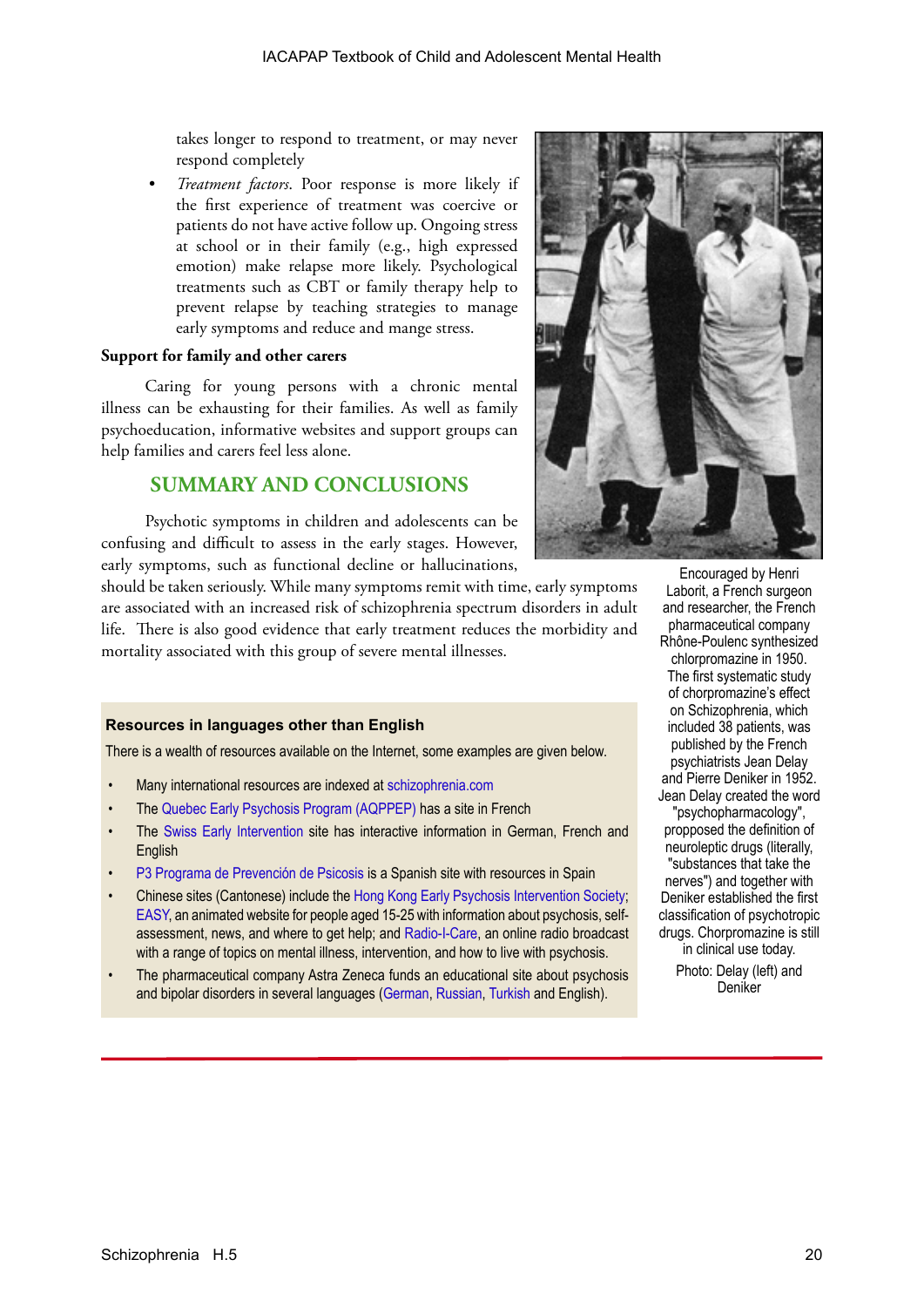## **REFERENCES**

- Addington AM, Rapoport JL (2009). The genetics of childhoodonset schizophrenia: when madness strikes the prepubescent. *Current Psychiatry Reports,* 11:156-161.
- Addington J, Mccleery A, Addington D (2005). Three-year outcome of family work in an early psychosis program. *Schizophrenia Research,* 79:107-116.
- Addington J, Piskulic D, Marshall C (2010). Psychosocial treatments for schizophrenia. *Current Directions in Psychological Science,* 19:260-263.
- Alvarez-Jimenez M, Parker AG, Hetrick SE et al (2011). Preventing the second episode: a systematic review and meta-analysis of psychosocial and pharmacological trials in first-episode psychosis. *Schizophrenia Bulletin,* 37:619-630.
- Arango C, Moreno C, Martinez S et al (2008). Longitudinal brain changes in early-onset psychosis. *Schizophrenia Bulletin,* 34**:**341-353.
- Asarnow JR, Tompson MC, Mcgrath EP (2004). Childhoodonset schizophrenia: clinical and treatment issues. *Journal of Child Psychology & Psychiatry,* 45:180-194.
- Askenazy FL, Lestideau K, Meynadier A et al (2007). Auditory hallucinations in pre-pubertal children. A one-year follow-up, preliminary findings. *European Child & Adolescent Psychiatry,* 16:411-415.
- Bechdolf A, Knost B, Nelson B et al (2010a). Randomized comparison of group cognitive behaviour therapy and group psychoeducation in acute patients with schizophrenia: effects on subjective quality of life. *Australian & New Zealand Journal of Psychiatry,* 44:144-50.
- Bechdolf A, Thompson A, Nelson B et al (2010b). Experience of trauma and conversion to psychosis in an ultra high risk (prodromal) group. *Acta Psychiatrica Scandinavica,* 121:377-384.
- Bedwell JS, Keller B, Smith AK et al (1999). Why does postpsychotic IQ decline in childhood-onset schizophrenia? *American Journal of Psychiatry,*  156:1996-1997.
- Caspi A, Moffitt TE, Cannon M et al (2005). Moderation of the effect of adolescent-onset cannabis use on adult psychosis by a functional polymorphism in the catechol-O-methyltransferase gene: longitudinal evidence of a gene x environment interaction. *Biological Psychiatry,* 57:1117-1127.
- [Cutajar MC, Mullen PE, Ogloff JRP et al \(2010\). Schizophrenia](http://archpsyc.ama-assn.org/cgi/content/full/67/11/1114)  [and other psychotic disorders in a cohort of sexually](http://archpsyc.ama-assn.org/cgi/content/full/67/11/1114)  abused children. *[Archives of general psychiatry,](http://archpsyc.ama-assn.org/cgi/content/full/67/11/1114)* 67:1114 [-1119.](http://archpsyc.ama-assn.org/cgi/content/full/67/11/1114)
- Davis JM, Chen N, Glick ID (2003). A meta-analysis of the efficacy of second-generation antipsychotics. *Archives of General Psychiatry,* 60:553-564.
- Dhossche D, Ferdinand R, Van Der Ende J et al (2002). Diagnostic outcome of self-reported hallucinations in a community sample of adolescents. *Psychological Medicine,* 32:619-627.
- Escher S, Morris M, Buiks A et al (2004). Determinants of outcome in the pathways through care for children hearing voices. *International Journal of Social Welfare,* 13:208-222.
- [Escher S, Romme M, Buiks A et al \(2002\). Independent course](http://bjp.rcpsych.org/content/181/43/s10.full.pdf)  [of childhood auditory hallucinations: A sequential](http://bjp.rcpsych.org/content/181/43/s10.full.pdf)  3-year follow-up study. *[British Journal of Psychiatry](http://bjp.rcpsych.org/content/181/43/s10.full.pdf)***,** [181\(supp43\):s10-s18](http://bjp.rcpsych.org/content/181/43/s10.full.pdf).
- Gaebel W, Riesbeck M, Wolwer W et al (2011). Relapse prevention in first-episode schizophrenia−maintenance vs intermittent drug treatment with prodromebased early intervention: results of a randomized controlled trial within the German Research Network on Schizophrenia. *The Journal of clinical psychiatry,* 72;205-218.
- Gothelf D, Apter A, Reidman J et al (2003). Olanzapine, risperidone and haloperidol in the treatment of adolescent patients with schizophrenia. *Journal of Neural Transmission,* 110:545-560.
- Hainsworth C, Starling J, Brand F et al (2011). Trauma and psychotic symptoms: Data from a pediatric mental health inpatient unit. *Journal of Traumatic Stress,* 24:491-494.
- [Hollis C \(2000\). Adult outcomes of child- and adolescent-onset](http://ajp.psychiatryonline.org/article.aspx?Volume=157&page=1652&journalID=13)  [schizophrenia: diagnostic stability and predictive](http://ajp.psychiatryonline.org/article.aspx?Volume=157&page=1652&journalID=13)  validity. *[American Journal of Psychiatry,](http://ajp.psychiatryonline.org/article.aspx?Volume=157&page=1652&journalID=13)* 157:1652- [1659.](http://ajp.psychiatryonline.org/article.aspx?Volume=157&page=1652&journalID=13)
- Kendler KS, Gallagher TJ, Abelson JM et al (1996). Lifetime prevalence, demographic risk factors, and diagnostic validity of nonaffective psychosis as assessed in a US community sample. The National Comorbidity Survey. *Archives of General Psychiatry,* 53:1022-1031.
- Kolvin I (1971). Studies in the childhood psychoses. I. Diagnostic criteria and classification. *British Journal of Psychiatry,* 118: 381-384.
- Kumra S, Frazier JA, Jacobsen LK et al (1996). Childhood-onset schizophrenia. A double-blind clozapine-haloperidol comparison. *Archives of General Psychiatry,* 53:1090- 1097.
- Lee P, Moss S, Friedlander R et al (2003). Early-onset schizophrenia in children with mental retardation: Diagnostic reliability and stability of clinical features. *Journal of the American Academy of Child & Adolescent Psychiatry***,** 42:162-169.
- Leeson VC, Sharma P, Harrison M et al (2011). IQ trajectory, cognitive reserve, and clinical outcome following a first episode of psychosis: a 3-year longitudinal study. *Schizophrenia Bulletin,* 37:768-777.
- Leucht S, Corves C, Arbter D et al (2009). Second-generation versus first-generation antipsychotic drugs for schizophrenia: a meta-analysis. *Lancet,* 373:31-41.
- Losh M, Sullivan PF, Trembath D et al (2008). Current developments in the genetics of autism: from phenome to genome. *Journal of Neuropathology & Experimental Neurology,* 67:829-837.